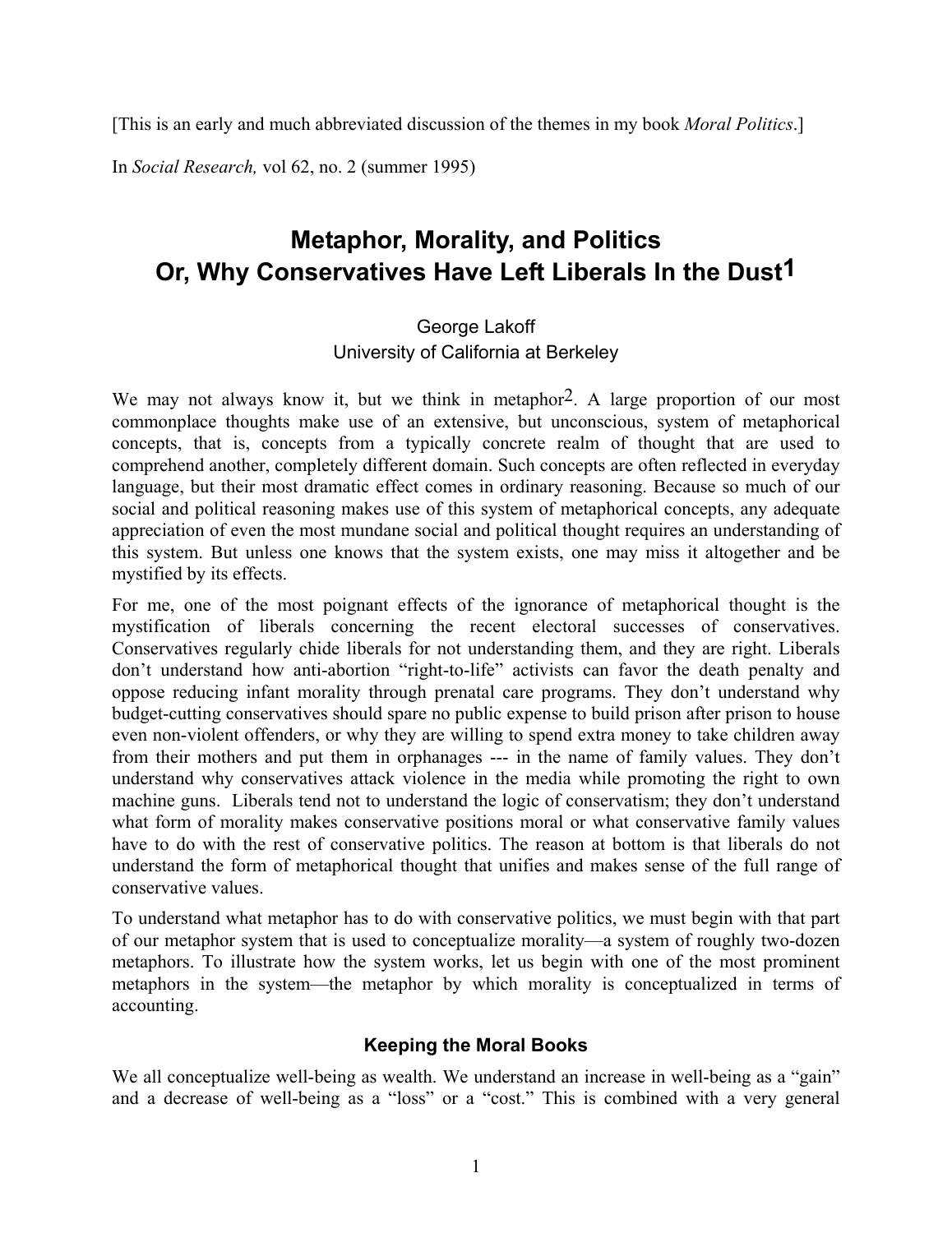metaphor for causal action in which causation is seen as giving an effect to an affected party (as in "The noise **gave** me a headache"). When two people interact causally with each other, they are commonly conceptualized as engaging in a transaction, each transferring an effect to the other. An effect that helps is conceptualized as a gain; one that harms, as a loss. Thus moral action is conceptualized in terms of financial transaction. Just as literal bookkeeping is vital to economic functioning, so moral bookkeeping is vital to social functioning. And just as it is important that the financial books be balanced, so it is important that the moral books be balanced.

Of course, the "source domain" of the metaphor, the domain of financial transaction, itself has a morality: It is moral to pay your debts and immoral not to. When moral action is understood metaphorically in terms of financial transaction, financial morality is carried over to morality in general: There is a moral imperative not only to pay one's financial debts, but also one's moral debts.

### *The Moral Accounting Schemes*

The general metaphor of Moral Accounting is realized in a small number of basic moral schemes: Reciprocation, Retribution, Restitution, Revenge, Altruism, etc. Each of these moral schemes is defined using the metaphor of Moral Accounting, but the schemes differ as how they use this metaphor, that is, they differ as to their inherent logics. Here are the basic schemes.

#### *Reciprocation*

If you do something good for me, then I "owe" you something, I am "in your debt." If I do something equally good for you, then I have "repaid" you and we are even. The books are balanced. We know there is a metaphor at work here partly because financial reasoning is used to think about morality, and partly because financial words like "owe," "debt," and "repay" are used to speak of morality.  $3$ 

Even in this simple case, there are two principles of moral action.

**The first principle:** Moral action is giving something of positive value; immoral action is giving something of negative value.

**The second principle:** There is a moral imperative to pay one's moral debts; the failure to pay one's moral debts is immoral.

Thus, when you did something good for me, you engaged in the first form of moral action. When I did something equally good for you, I engaged in **both** forms of moral action. I did something good for you **and** I paid my debts. Here the two principles act in concert.

### *Retribution*

Moral transactions get complicated in the case of negative action. The complications arise because moral accounting is governed by a moral version of the arithmetic of keeping accounts, in which gaining a credit is equivalent to losing a debit and gaining a debit is equivalent to losing a credit.

Suppose I do something to harm you. Then, by Well-Being is Wealth, I have given you something of negative value. You owe me something of equal (negative) value. By moral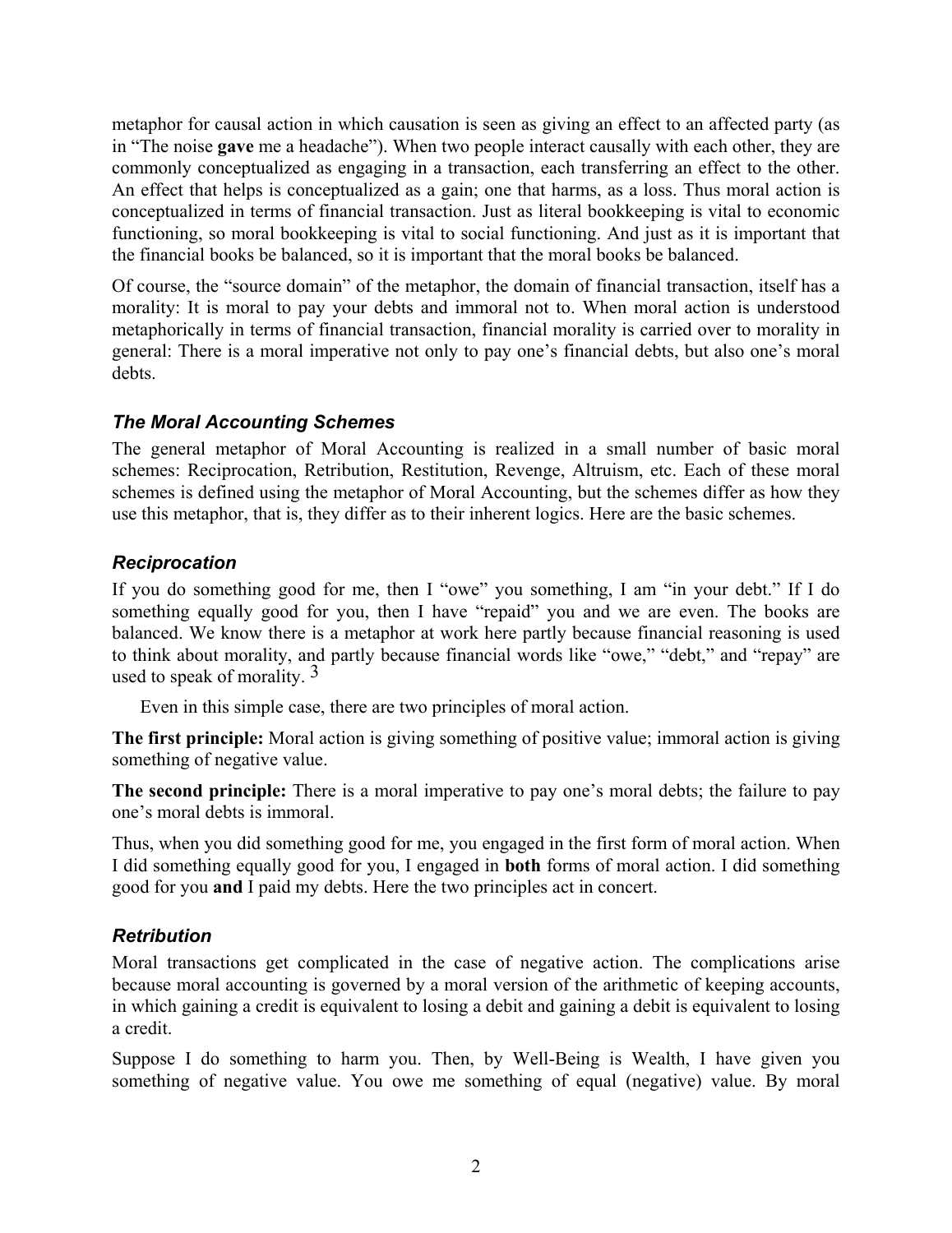arithmetic, giving something negative is equivalent to taking something positive. By harming you, I have taken something of value from you.

By harming you, I have placed you in a potential moral dilemma with respect to the first and second principles of moral accounting. Here are the horns of dilemma:

**The first horn:** If you now do something equally harmful to me, you have done something with two moral interpretations. By the first principle, you have acted immorally since you did something harmful to me. ("Two wrongs don't make a right.") By the second principle, you have acted morally, since you have paid your moral debts.

**The second horn:** Had you done nothing to punish me for harming you, you would have acted morally by the first principle, since you would have avoided doing harm. But you would have acted immorally by the second principle: in "letting me get away with it" you would not have done your moral duty, which is to make "make me pay " for what I have done.

No matter what you do, you violate one of the two principles. You have to make a choice. You have to give priority to one of the principles. Such a choice gives two different versions of moral accounting: The Morality of Absolute Goodness puts the first principle first. The Morality of Retribution puts the second principle first. As might be expected, different people and different subcultures have different solutions to this dilemma, some preferring retribution, others preferring absolute goodness.

In debates over the death penalty, liberals rank Absolute Goodness over Retribution, while conservatives tend to prefer Retribution: a life for a life.

### *Revenge*

Suppose again that you do something to harm me, which is metaphorically to give me something of negative value. Moral arithmetic presents an alternative to retribution. By moral arithmetic, you have taken something of positive value from me by harming me. If I take something of equal positive value back from you, I have taken "revenge." Revenge is the moral equivalent of retribution, another way of balancing the moral books.

### *Restitution*

If I do something harmful to you, then I have given something of negative value and, by moral arithmetic, taken something of positive value. I then owe you something of equal positive value. I can therefore make restitution—make up for what I have done—by paying you back with something of equal positive value. Of course, in many cases, full restitution is impossible, but partial restitution may be possible.

An interesting advantage of restitution is that it does not place you in a moral dilemma with respect to the first and second principles. You do not have to do any harm, nor is there any moral debt for you to pay, since full restitution, where possible, cancels all debts.

### *Altruism*

If I do something good for you, then by moral accounting I have given you something of positive value. You are then in my debt. In altruism, I cancel the debt, since I don't want anything in return. I nonetheless build up moral "credit."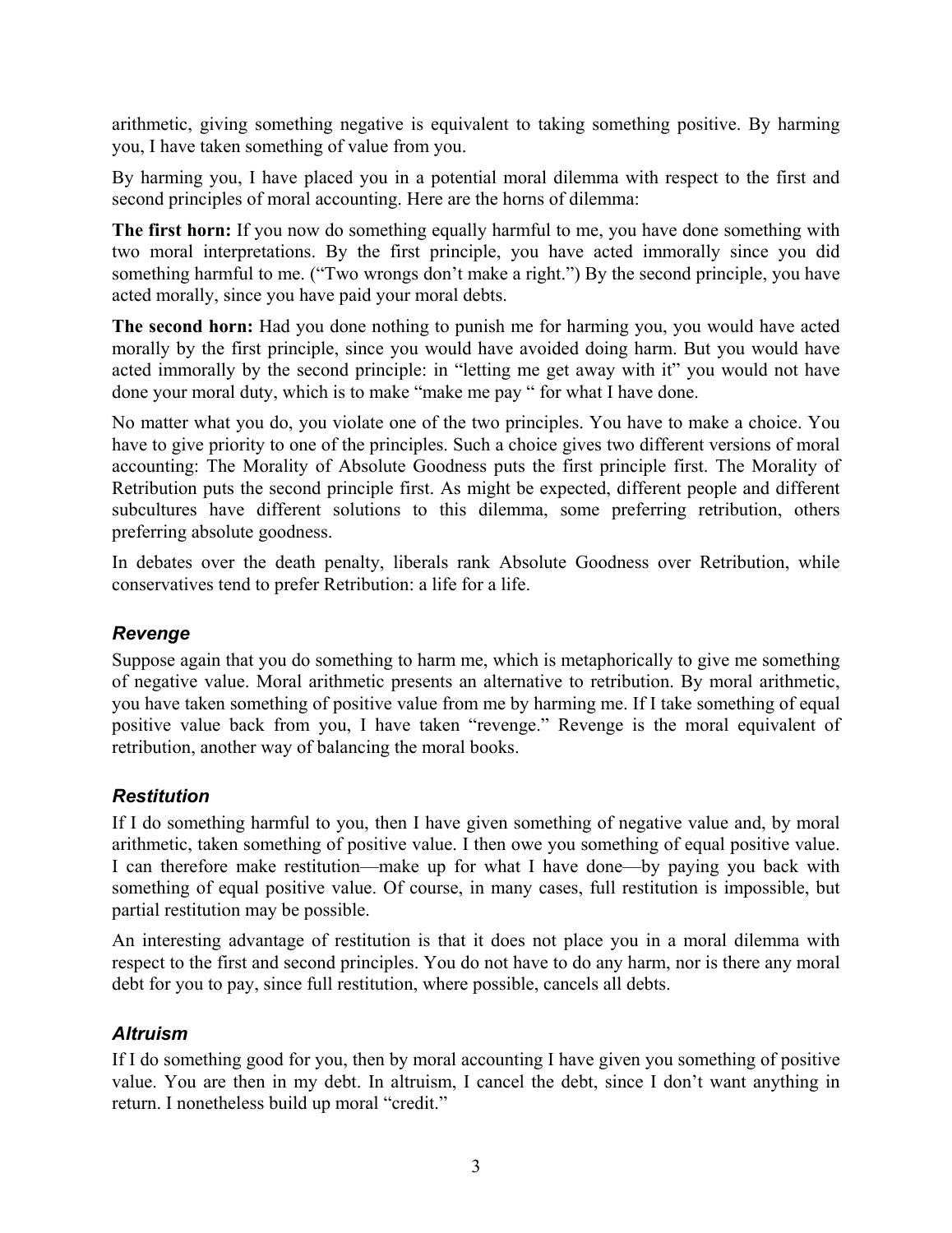#### *Turning the Other Cheek*

If I harm you, I have (by Well-being is Wealth) given you something of negative value, and (by Moral Arithmetic) taken something of positive value. Therefore, I owe you something of positive value. Suppose you then refuse both retribution and revenge. You either allow me to harm you further or, perhaps, you even do something good for me. By moral accounting, either harming you further or accepting something good from you would incur an even further debt: by turning the other cheek, you make me even more morally indebted to you. If you have a conscience, then you should feel even more guilty. Turning the other cheek involves the rejection of retribution and revenge and the acceptance of basic goodness—and when it works, it works via the mechanism of moral accounting.

This example illustrates what a cognitive scientist means when he speaks of "conceptual metaphor." It is an unconscious, automatic mechanism for using inference patterns and language from a source domain (in this case, the financial domain) to think and talk about another domain (in this case, the moral domain). It also shows that a mode of metaphorical thought need not be limited to a single culture. Cultures in many parts of the world conceptualize morality in terms of accounting. Moreover, it shows that the same metaphor can be used in different forms by conservatives and liberals. Conservatives tend to prefer the metaphorical scheme of retribution to that of restitution.

### *Experiential Morality*

Before we proceed with our discussion of metaphors for morality, we should point out the obvious—that morality is not all metaphorical and that nonmetaphorical aspects of morality are what the metaphorical system is based on. Nonmetaphorical morality is about the experience of well-being.

The most fundamental form of morality concerns promoting the experiential well-being of others and the avoidance and prevention of experiential harm to others. Here is part of what is meant by "well-being": Other things being equal, you are better off if you are

**healthy** rather than sick, **rich** rather than poor, **strong** rather than weak, **free** rather than imprisoned, **cared for** rather than uncared for, **happy** rather than sad, disgusted or in pain, **whole** rather than lacking, **clean** rather than filthy, **beautiful** rather than ugly, if you are experiencing **beauty** rather than ugliness,

if you are functioning in the **light** rather than the dark, and

if you can stand **upright** so that you don't fall down.

These are among our basic experiential forms of well-being. Their opposites are forms of harm. Immoral action is action that causes harm, that is, action that deprives someone of one or more of these -- of health, wealth, happiness, strength, freedom, safety, beauty, and so on.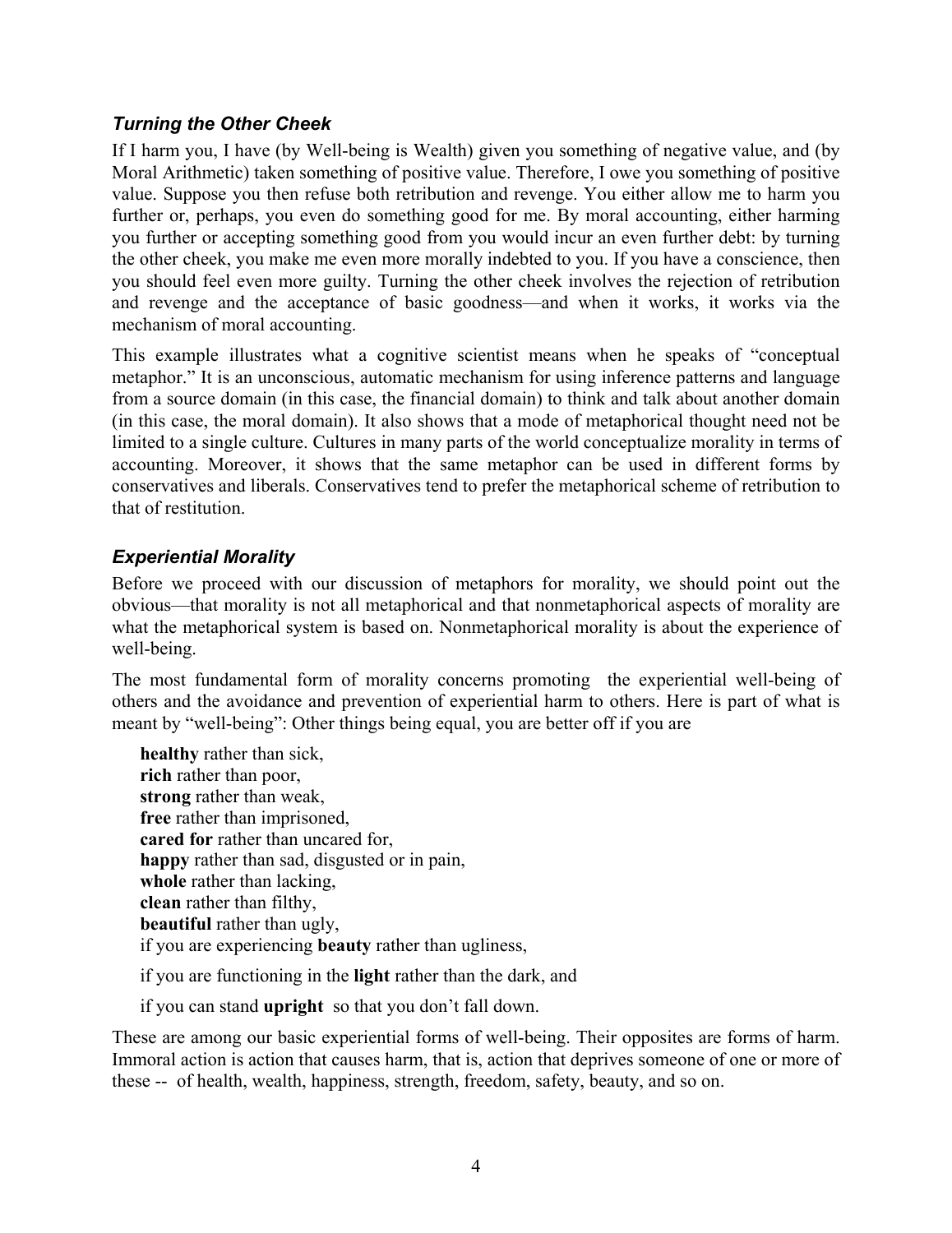These are, of course, norms and the qualification "other things being equal" is necessary, since one can think of special cases where these may not be true. A wealthy child may not get the necessary attention of its parents, someone beautiful may be the target of envy, you need to be in the dark in order to sleep, excessive freedom can sometimes be harmful, sadness and pain may be necessary to appreciate happiness, and so on. But, on the whole, these conditions on experiential well-being hold. And these conditions form the grounding for our system of moral metaphors. For instance, Well-being is Wealth (and hence Moral Accounting) is based on the knowledge that it is better to the rich than to be poor. Similarly, since it better to be strong than to be weak, we expect to see morality conceptualized as strength. And because it is better to be healthy than sick, we expect to see morality conceptualized in terms of health and attendant concepts like cleanliness and purity.

What we learn from this is that metaphorical morality is grounded in nonmetaphorical morality, that is, in forms of well-being, and that the system of metaphors for morality as a whole is thus far from arbitrary. Because the same forms of well-being are widespread around the world, we expect the same metaphors for morality to show up in culture after culture—and they do. Where we find purification rituals, we find a manifestation of Morality as Purity. Because of the widespread fear of the dark, we find a widespread conception of evil as dark and good as light. Because it is better to walk upright than to fall down, we find the widespread metaphor that Morality is Uprightness. In short, because our notion of what constitutes well-being is widelyshared, our pool of metaphors for morality is also widely shared. Indeed, the commonality of shared metaphors for morality both within and across societies raises a deep question: What are differences in moral systems and what is the source of those differences?

## **End section 1**

#### **Conservative Morality**

Of the roughly two dozen conceptual metaphors for morality in our conceptual systems, most are used by both conservatives and liberals alike. But conservatives and liberals give different priorities to those metaphors, and the same moral metaphors with differences in priority results in radically different moral systems. The metaphor with the highest priority in the conservative moral system is Moral Strength. This is a complex metaphor with a number of parts, beginning with:

## **Begin**

**Section 2**

• Being Good is Being Upright

Being Bad is Being Low Examples include sentences like:

He's an **upstanding** citizen. He's on the **up and up.** That was a **low** thing to do. He's **underhanded**. He's a **snake** in the grass.

Doing evil is therefore moving from a position of morality (uprightness) to a position of immorality (being low). Hence,

• Doing Evil is Falling

The most famous example, of course, is the **fall** from grace.

A major part of the Moral Strength metaphor has to do with the conception of immorality, or evil. Evil is reified as a force, either internal or external, that can make you fall, that is, commit immoral acts.

• Evil is a Force (either Internal or External)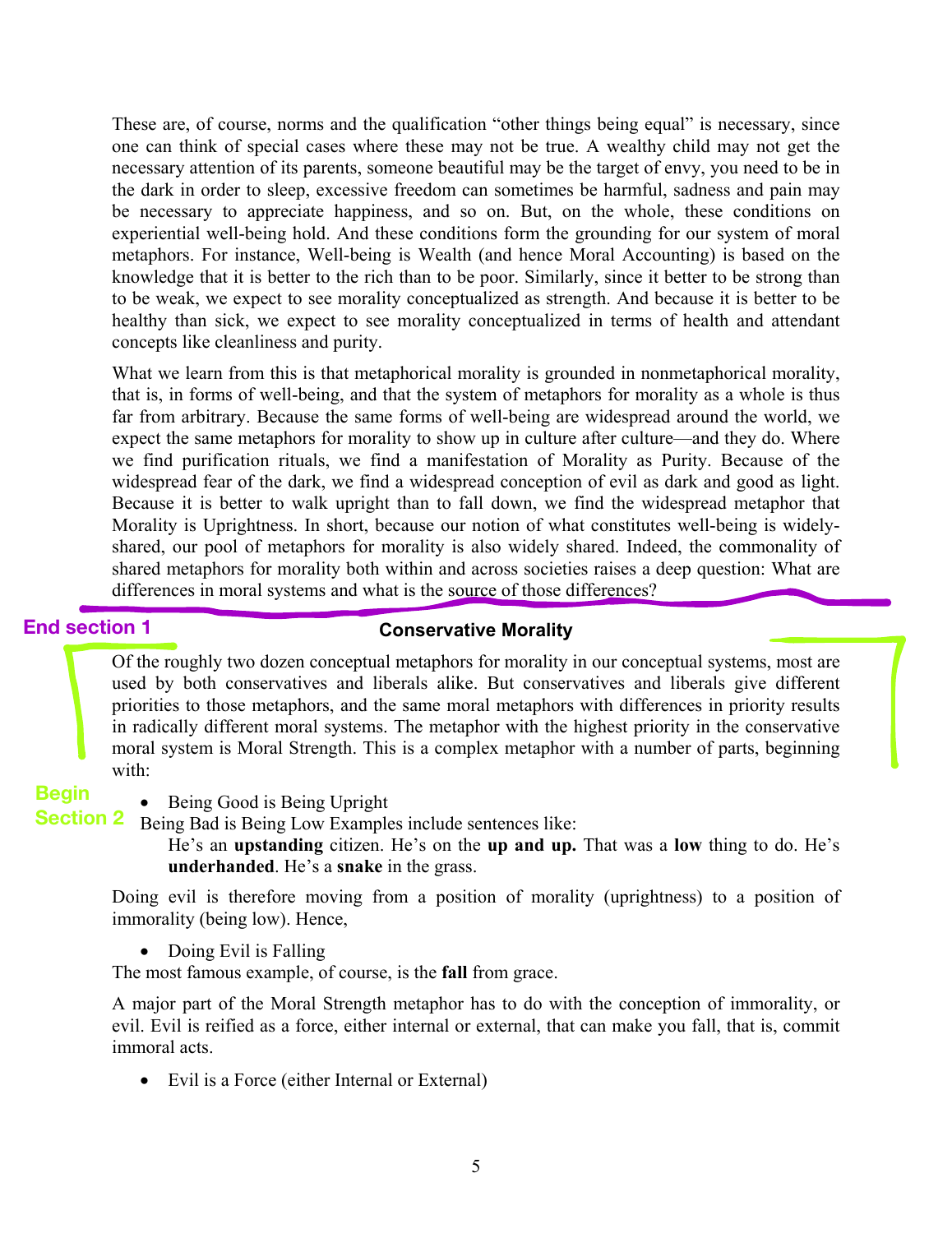Thus, to remain upright, one must be strong enough to "stand up to evil." Hence, morality is conceptualized as strength, as having the "moral fibre" or "backbone" to resist evil.

• Morality is Strength

But people are not simply born strong. Moral strength must be built. Just as in building physical strength, where self-discipline and self-denial ("no pain, no gain") are crucial, so moral strength is also built through self-discipline and self-denial, in two ways:

- 1. Through sufficient self-discipline to meet one's responsibilities and face existing hardships;
- 2. Actively through self-denial and further self-discipline.

To summarize, the metaphor of Moral Strength is a set of correspondences between the moral and physical domains:

- Being Good is Being Upright
- Being Bad is Being Low
- Doing Evil is Falling
- Evil is a Force (either Internal or External)
- Morality is Strength

One consequence of this metaphor is that punishment can be good for you, since going through hardships builds moral strength. Hence, the homily "Spare the rod and spoil the child." By the logic of this metaphor, moral weakness is in itself a form of immorality. The reasoning goes like this: A morally weak person is likely to fall, to give in to evil, to perform immoral acts, and thus to become part of the forces of evil. Moral weakness is thus nascent immorality—immorality waiting to happen.

There are two forms of moral strength, depending on whether the evil to be faced is external or internal. **Courage** is the strength to stand up to *external* evils and to overcome fear and hardship.

Much of the metaphor of moral strength is concerned with *internal* evils, cases where the issue of "self-control" arises. What has to be strengthened is one's will. One must develop will power in order to exercise control over the body, which seen as the seat of passion and desire. Desires—typically for money, sex, food, comfort, glory, and things other people have—are seen in this metaphor as "temptations," evils that threaten to overcome one's self-control. Anger is seen as another internal evil to be overcome, since it too is a threat to self-control. The opposite of self-control is "self-indulgence"—a concept that only makes sense if one accepts the metaphor of moral strength. Self-indulgence is seen in this metaphor as a vice, while frugality and self-denial are virtues. The seven deadly sins is a catalogue of internal evils to be overcome: greed, lust, gluttony, sloth, pride, envy, and anger. It is the metaphor of moral strength that makes them "sins." The corresponding virtues are charity, sexual restraint, temperance, industry, modesty, satisfaction with one's lot, and calmness. It is the metaphor of Moral Strength that makes these "virtues."

This metaphor has an important set of entailments:

- The world is divided into good and evil.
- To remain good in the face of evil (to "stand up to" evil), one must be morally strong.
- One becomes morally strong through self-discipline and self-denial.
- Someone who is morally weak cannot stand up to evil and so will eventually commit evil.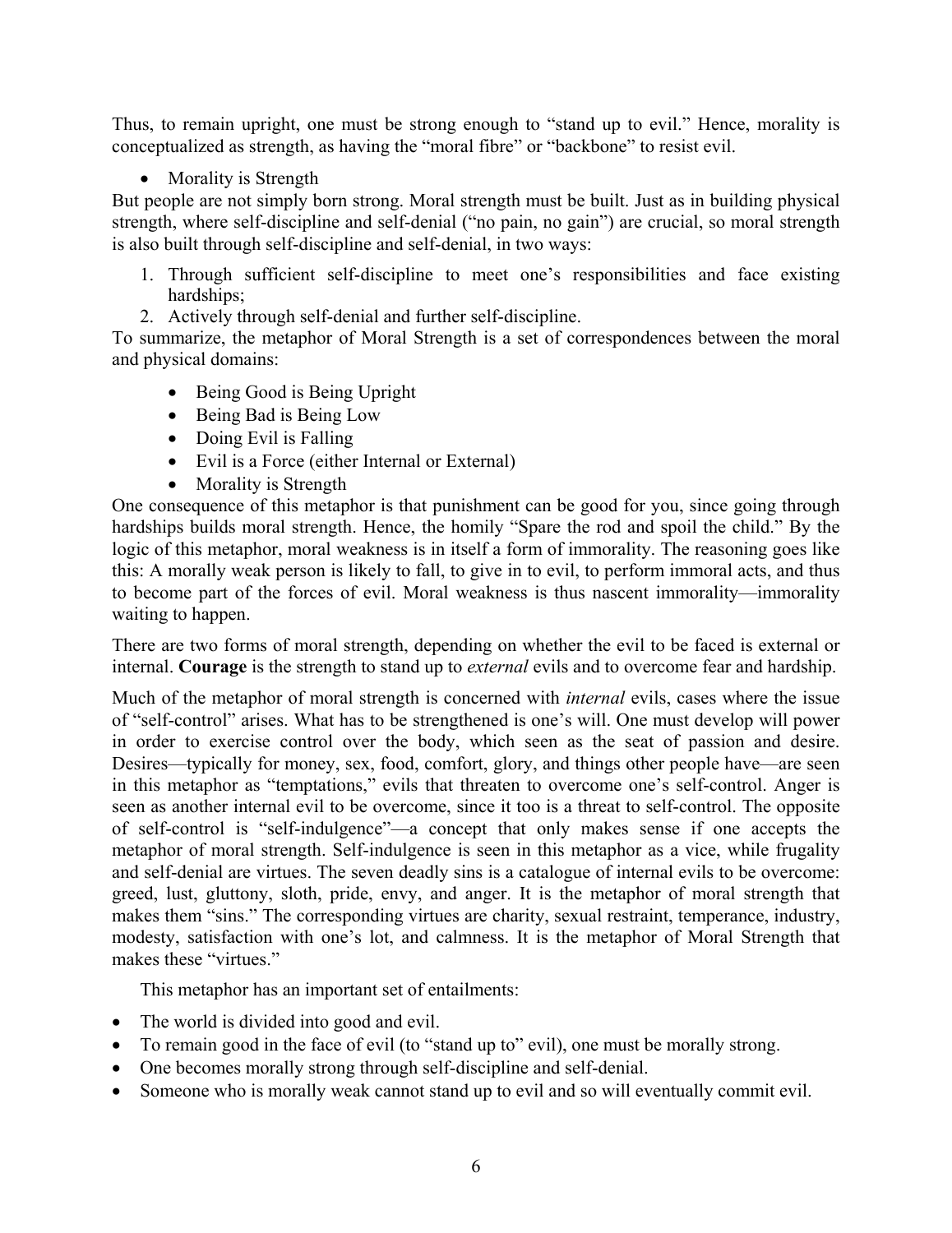- Therefore, moral weakness is a form of immorality.
- Lack of self-control (the lack of self-discipline) and self-indulgence (the refusal to engage in self-denial) are therefore forms of immorality.

Moral strength thus has two very different aspects. First, it is required if one is to stand up to some externally defined evil. Second, it itself defines a form of evil, namely, the lack of selfdiscipline and the refusal to engage in self-denial. That is, it defines forms of internal evil.

Those who give a very high priority to Moral Strength, of course, see it as a form of idealism. The metaphor of Moral Strength sees the world in terms of a war of good against the forces of evil, which must be fought ruthlessly. Ruthless behavior in the name of the good fight is thus seen as justified. Moreover, the metaphor entails that one cannot respect the views of one's adversary: evil does not deserve respect; it deserves to be attacked!

The metaphor of Moral Strength imposes a strict us-them moral dichotomy. The metaphor that morality is strength induces a view of evil as the force that moral strength is needed to counter. Evil must be fought. You do not empathize with evil, nor do you accord evil some truth of its own. You just fight it.

Moral strength, importantly, imposes a form of asceticism. To be morally strong you must be self-disciplined and self-denying. Otherwise you are self-indulgent, and such moral flabbiness ultimately helps the forces of evil.

In the conservative mind, the metaphor of moral strength has the highest priority. Though it clusters with other metaphors that we consider shortly, it is the one that matters most. It determines much of conservative thought and language—as well as social policy. It is behind the view that social programs are immoral and promote evil because they are seen as working against self-discipline and self-reliance. Given the priority of Moral Strength, welfare and affirmative action are immoral because they work against self-reliance. The priority of Moral Strength underlies conservative opposition to providing condoms to high school students and clean needles to drug addicts in the fight against teen pregnancy and AIDS. This are seen as promoting the evil of self-indulgence; the morally strong should be able to "Just say no." The morally weak are evil and deserve what they get. Orphanages are seen as imposing discipline, which serves morality. They may cost more than AFDC payments to mothers, but the issue for conservatives is morality, not just money. Conservative opposition to student aid also follows from this metaphor; morally strong students should be self-reliant and pay for the full cost of their own education. Similarly, the opposition to prenatal care programs to lower infant mortality stems from the view that moral mothers should be able to provide their own prenatal care, and if they can't they should abstain from sex and not have babies.

An important consequence of giving highest priority to the metaphor of moral strength is that it rules out any explanations in terms of social forces or social class. If it is always possible to muster the discipline to just say no to drugs or sex and to support yourself in this land of opportunity, then failure to do so is laziness and social class and social forces cannot explain your poverty or your drug habit or your illegitimate children. And if you lack such disciple, then by the metaphor of Moral Strength, you are immoral and deserve any punishment you get.

The metaphor of moral strength does not occur in isolation. It defines a cluster of other common metaphors for morality that are important in the conservative world view. Here is a list of the others.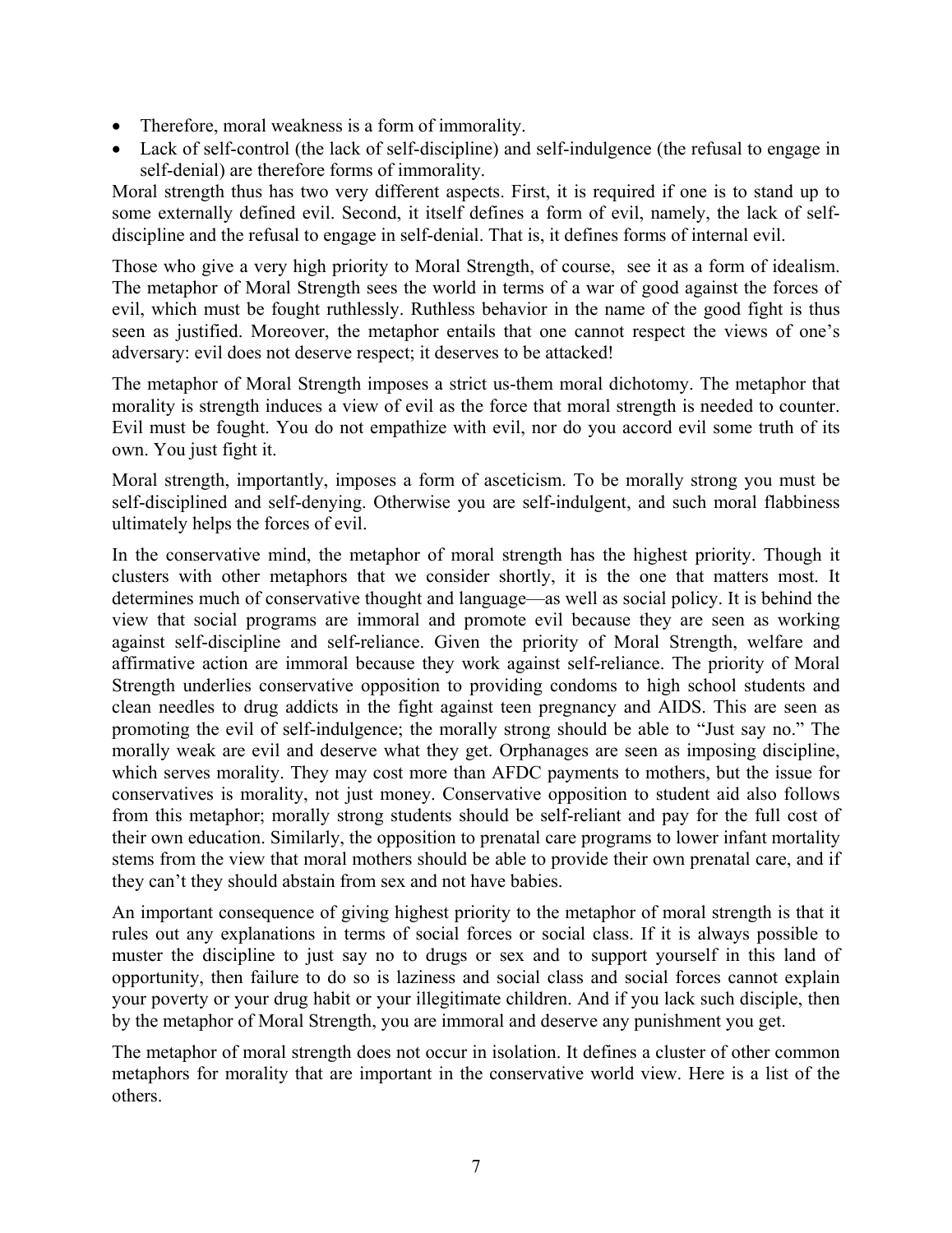**Moral Bounds:** Here action is seen as motion, and moral action is seen as motion within prescribed bounds or on a prescribed path. Immoral people are those who transgress the bounds or deviate from the path. The logic of this metaphor is that transgressors and deviants are dangerous to society not only because they can lead others astray, but because they create new paths to traverse, thus blurring the clear, prescribed, socially accepted boundaries between right and wrong.

**Moral Authority:** Moral authority is patterned metaphorically on parental authority, where parents have a young child's best interests at heart and know what is best for the child. Morality is obedience. Just as the good child obeys his parents, a moral person obeys a moral authority, which can be a text (like the Bible or the Koran), an institution, or a leader.

**Moral Essence:** Just as physical objects are made of substances, which determines how they will behave (e.g., wood burns, stone doesn't), so people are seen as have an essence—a "character"—which determines how they will behave morally. Good essential properties are called virtues; bad essential properties are called vices. When we speak of someone as having a "heart of gold" or as "not having a mean bone in his body" or as "being rotten to the core," we are using the metaphor of moral essence. The word "character" often refers to moral strength seen as an essential moral property. To "see what someone is made of" is to test his character, to determine his moral essence. The logic of moral essence is this: Your behavior reveals your essence, which in turn predicts your future behavior.

**Moral Health:** Immorality is seen as a disease that can spread. Just as you have a duty to protect your children from disease by keeping them away from diseased people, so you have a duty to protect your children from the contagion of immorality by keeping them away from immoral people. This is part of the logic behind urban flight, segregated neighborhoods and strong sentencing guidelines for nonviolent offenders. Since purity and cleanliness promote health, morality is seen as being pure and clean.

**Moral Wholeness:** We speak of a "degenerate" person, the "erosion" of moral standards, the "crumbling" of moral values, the "rupture" or "tearing" of the moral fabric. Wholeness entails an overall unity of form that contributes to strength. Thus moral wholeness is attendant on moral strength.

We can see these metaphors at work in the conservative worldview, in conservative rhetoric, and especially in social policy. The "three strikes and you're out law," which is popular with conservatives, is a reflection of the metaphor of moral essence: Repeated criminal behavior reveals an essence that is "rotten to the core." If you have an immoral essence, you will keep performing immoral acts that can be predicted even before they are performed. Locking you up for 25 years, or for life , may seem like punishment for metaphorically predicted crimes, but if you believe in Moral Essence, then is it simply protection for society.

The metaphors of Moral Boundaries, Moral Health, and Moral Wholeness can be seen clearly in conservative views of pornography and sexually explicit art. Pornography should be banned to stop the contagion of immoral behavior (Moral Health). If pornography is allowed, then it marks out new paths of sexual behavior as normal and the old, clear paths and boundaries that define right and wrong become blurred (Moral Bounds). Sexually explicit art defies the edifice of traditional sexual values, leading those values to "crumble" or "erode" (Moral Wholeness).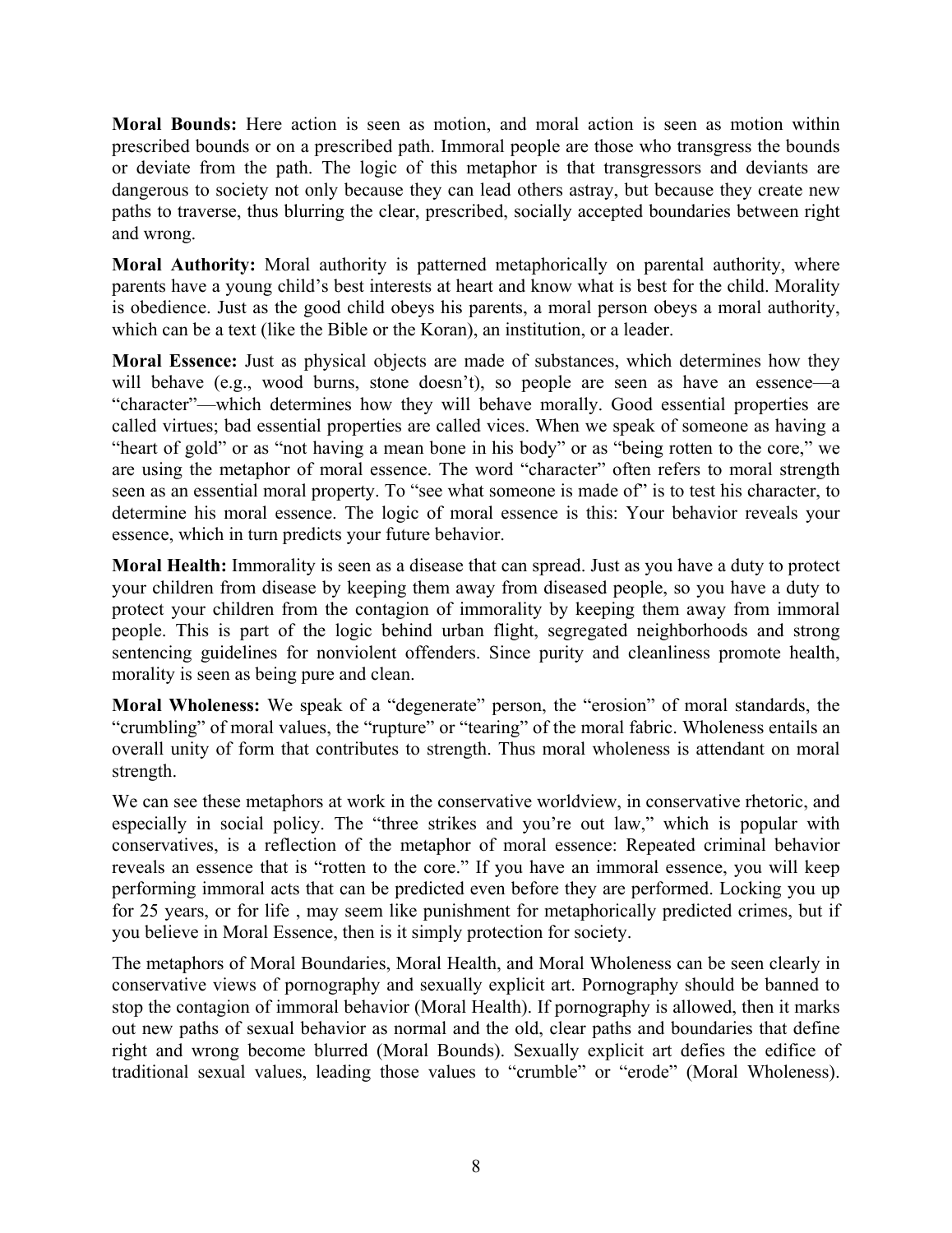Indeed, deviant behavior of any kind challenges all these metaphors for morality, as well as the metaphor of Moral Authority, according to which deviance is disobedience.

From the perspective of these metaphors, multiculturalism is immoral, since it permits alternative views of what counts as moral behavior. Multiculturalism thus violates the binary good-evil distinction made by Moral Strength. It violates the well-defined moral paths and boundaries of Moral Bounds. Its multiple authorities violate any unitary Moral Authority. And the multiplicity of standards violates Moral Wholeness.

This cluster of metaphors—what I will call the "strength complex" defines the highest priorities in conservative moral values. There is another metaphor that serves these priorities—the metaphor of Moral Self-Interest. It is based on a folk version of Adam Smith's economics: if each person seeks to maximize his own wealth, then by an invisible hand, the wealth of all will be maximized. Applying to this the metaphor that Well-being is Wealth, we get: If each person tries to maximize his own well-being (or self-interest) the well-being of all will be maximized. This metaphor sees it as the highest morality when everyone pursues his own self-interest unimpeded.

In conservative thought, self-reliance (a goal defined by Moral Strength) is achieved through the disciplined and unimpeded pursuit of self-interest. In metaphorical terms, the complex of strength metaphors defines the moral goal and Moral Self-Interest defines the means for achieving that goal. In moderate conservatism, the reverse is true. There maximizing self-interest is the goal and conservative values (defined by the strength complex) is the means. Thus, the difference between strict and moderate conservatism is a matter of priorities. Strict conservatives are moralistic, giving highest priority to the conservative moral metaphors and seeing the pursuit of self-interest as the natural means for achieving conservative moral values. Moderate conservatives are more pragmatic and less moralistic, seeing conservative moral values as the natural means to achieve the pragmatic end of maximizing self-interest.

Consider for a moment what a model citizen is from the point of view of this moral system. It is someone who, through self-discipline and the pursuit of self-interest, has become self-reliant. This means that rich people and successful corporations are model citizens from a conservative perspective. To encourage and reward such model citizens, conservatives support tax breaks for them and oppose environmental and other regulations that get in their way. After all, since large corporations are model citizens, we have nothing to fear from them.

### **The Family**

At this point, a natural question arises. What gives rise of the cluster of conservative moral metaphors? Why should those metaphors fit together as they do? The answer, interestingly enough, is the family. Conservatives share a ideal model of what a family should be. I will refer to as the Strict Father Model.

**The Strict Father Model.** A traditional nuclear family with the father having primary responsibility for the well-being of the household. The mother has day-to-day responsibility for the care of the house and details of raising the children. But the father has primary responsibility for setting overall family policy and the mother's job is to be supportive of the father and to help carry out the father's views on what should be done. Ideally, she respects his views and supports them.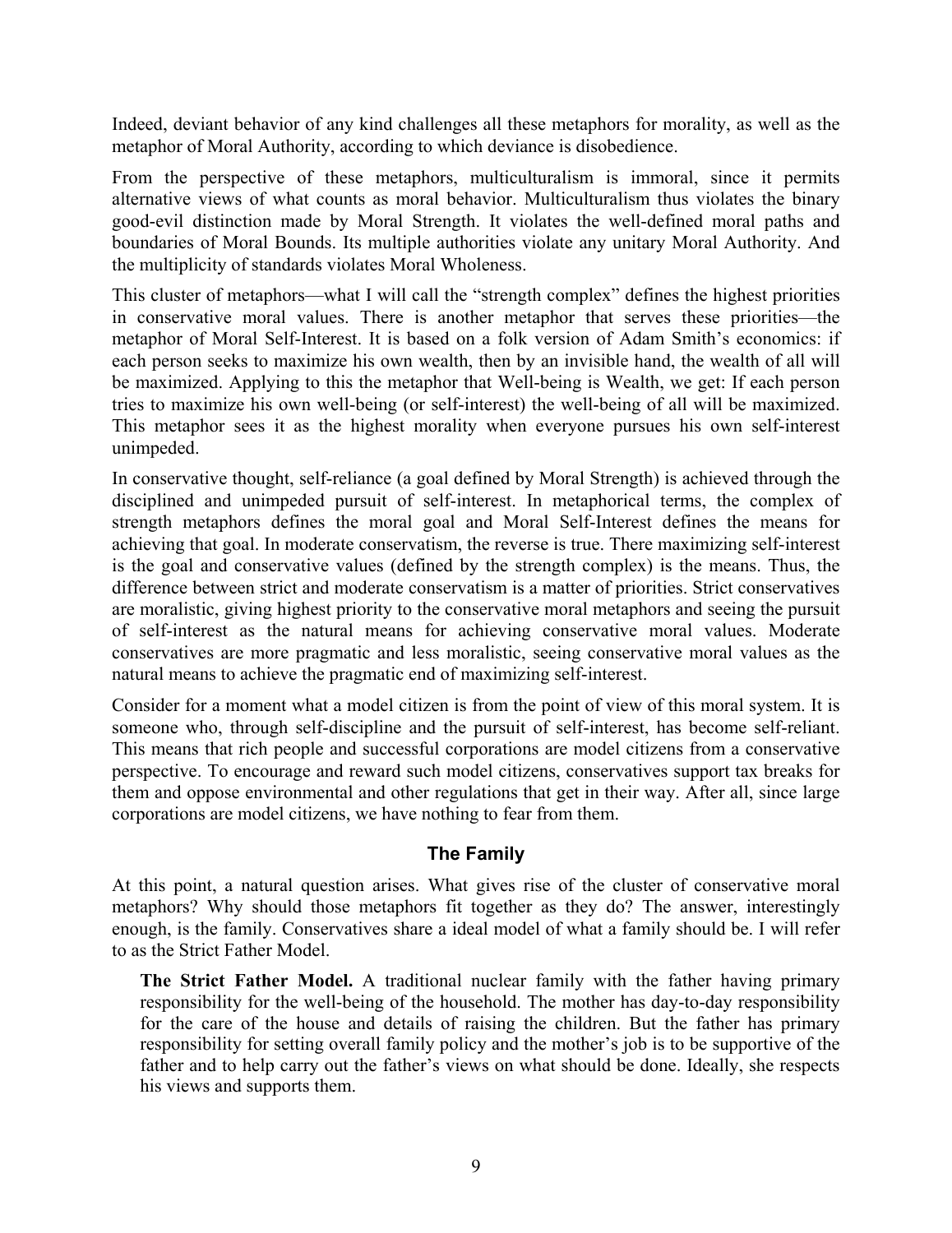Life is seen as fundamentally difficult and the world as fundamentally dangerous. Evil is conceptualized as a force in the world, and it is the father's job to support his family and protect it from evils—both external and internal. External evils include enemies, hardships, and temptations. Internal evils come in the form of uncontrolled desires and are as threatening as external ones. The father embodies the values needed to make one's way in the world and to support a family: he is morally strong, self-disciplined, frugal, temperate, and restrained. He sets an example by holding himself to high standards. He insists on his moral authority, commands obedience, and when he doesn't get it, metes out retribution as fairly and justly as he knows how. It is his job to protect and support his family, and he believes that safety comes out of strength.

In addition to support and protection, the father's primary duty is tell his children what is right and wrong, punish them when they do wrong, and to bring them up to be selfdisciplined and self-reliant. Through self-denial, the children can build strength against internal evils. In this way, he teaches his children to be self-disciplined, industrious, polite, trustworthy, and respectful of authority.

The strict father provides nurturance and expresses his devotion to his family by supporting and protecting them, but just as importantly by setting and enforcing strict moral bounds and by inculcating self-discipline and self-reliance through hard work and self-denial. This builds character. For the strict father, strictness is a form of nurturance and love—tough love.

The strict father is restrained in showing affection and emotion overtly, and prefers the appearance of strength and calm. He gives to charity as an expression of compassion for those less fortunate than he and as an expression of gratitude for his own good fortune.

Once his children are grown—once they have become self-disciplined and self-reliant—they are on their own and must succeed or fail by themselves; he does not meddle in their lives, just as he doesn't want any external authority meddling in his life.

This model of the family (often referred to as "paternalistic") is what groups together the conservative metaphors for morality. Those metaphorical priorities define a family-based morality, what I will call "strict father morality." Though many features of this model are widespread across cultures, the No-meddling Condition—that grown children are on their own and parents cannot meddle in their lives—is a peculiarly American feature, and it accounts for a peculiar feature of American conservatism, namely, the antipathy toward government.

Conservatives speak of the government meddling in people's lives with the resentment normally reserved for meddling parents. The very term "meddling" is carried over metaphorically from family life to government. Senator Robert Dole, addressing the senate during the debate over the Balanced Budget Amendment, described liberals as those who think "Washington knows best." The force of the phrase comes from the saying "Father knows best" which became the title of a popular tv sitcom. It appears that the antipathy to government shown by American conservatives derives from the part of the strict father model in which grown children are expected to go off on their own and be self-reliant and then deeply resent parents who continue to tell them how they should live.

Despite the fact that strict father models of the family occur throughout the world, this aspect of the strict father model appears to be uniquely American. For example, in strict father families in Spain or Italy or France or Israel or China, grown children are not expected to leave and go off on their own, with a proscription on parents playing a major role in guiding the life of the child.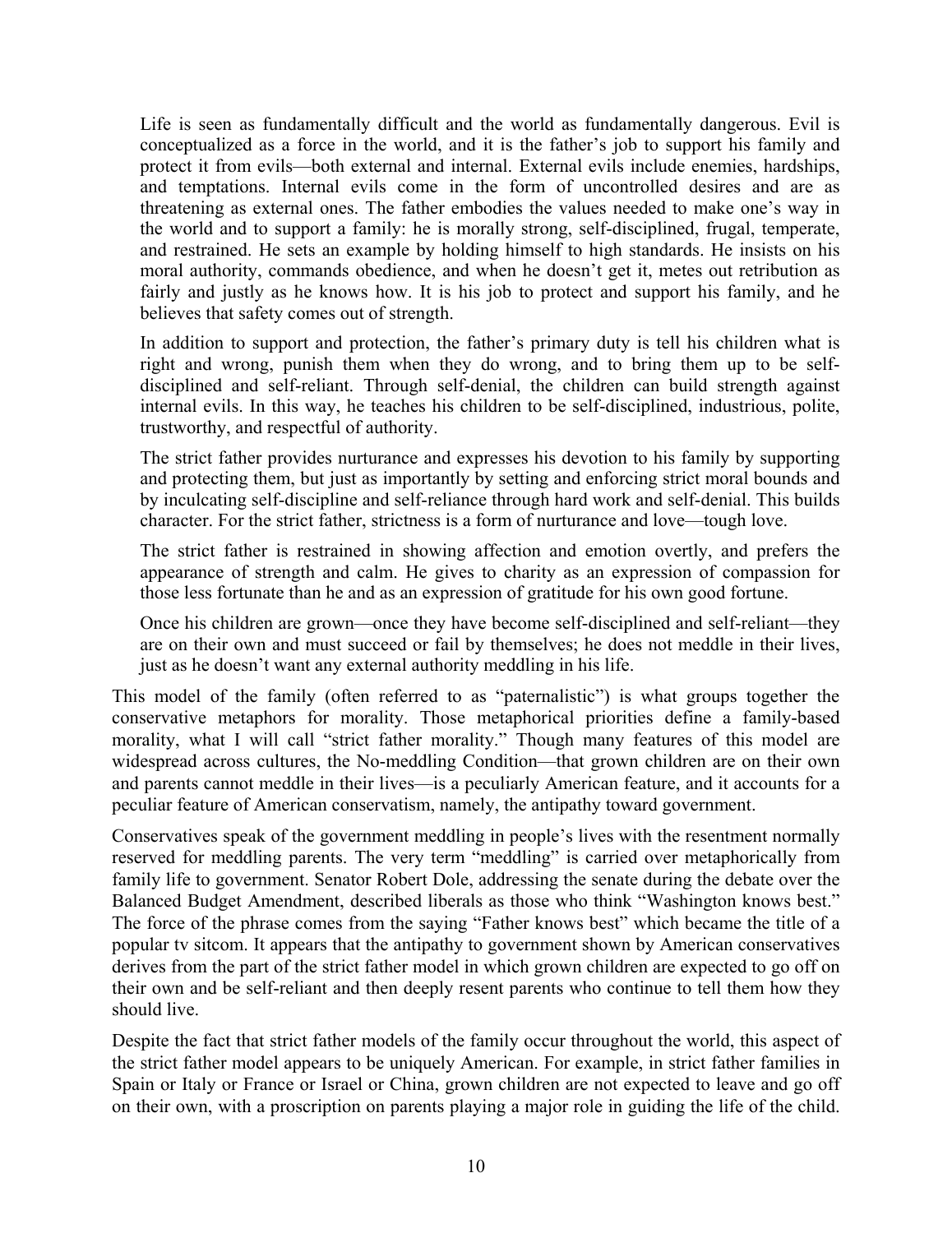Similarly, conservative politics in such countries does not involve a powerful resentment toward the "meddling" of government.

The centrality of the strict father model to conservative politics also explains the attitudes of conservatives to feminism, abortion, homosexuality, and gun control. In the strict father model of the family, the mother is subordinated to running the day-to-day affairs of the home and raising the children according to the father's direction. It is the father that bears the major responsibility and makes the major decisions. The strict father model is exactly the model that feminism is in the business of overthrowing. Hence, the appropriate antipathy of conservatives to feminism (although there is the recent phenomenon of conservative feminists, namely, women who function with the values of conservative men such as self-discipline, self-reliance, the pursuit of self-interest, etc.). The conservative opposition to homosexuality comes from the same source. Homosexuality in itself is inherently opposed to the strict father model of the family.

The conservative position on abortion is a consequence of the view of women that comes out of the strict family model. On the whole, there are two classes of women who want abortions: unmarried teenagers, whose pregnancies have resulted from lust and carelessness, and women who want to delay conception for the sake of a career, but have accidentally conceived. From the point of view of the strict father model, both classes of women violate the morality characterized by the model. The first class consists of young women who are immoral by virtue of having shown a lack of sexual self-control. The second class consists of women who want to control their own destinies, and who are therefore immoral for contesting the strict father model itself, since it is that model that defines what morality is. For these reasons, those who abide by strict father morality tend to oppose abortion.

It is important to understand that conservative opposition to abortion is not just an overriding respect for all life. If it were, conservatives would not favor the death penalty. Nor is it a matter of protecting the lives of innocent children waiting to be born. If it were, conservatives would be working to lower the infant mortality rate by supporting prenatal care programs. The fact the conservatives oppose such programs means that they are not simply in favor of the right-to-life for all the unborn. Instead, there is a deep and abiding, but usually unacknowledged, reason why conservatives oppose abortion, namely, that it is inconsistent with strict father morality.

The protection function of the strict father leads to conservative support for a strong military and criminal justice system. It also leads to an opposition to gun control. Since it is the job of the strict father to protect his family from criminals, and since criminals have guns, he too must be able to use guns if he is to do his job of protecting the family against evil people who would harm them. Although the NRA talks lot about hunting, the conservative talk shows all talk about protecting one's family as the main motivation for opposing gun control.

### **The Nation as Family Metaphor**

What links strict-father family-based morality to politics is a common metaphor, shared by conservatives and liberals alike—the Nation-as-Family metaphor, in which the nation is seen as a family, the government as a parent and the citizens as children. This metaphor turns familybased morality into political morality, providing the link between conservative family values and conservative political policies. The strict father model, which brings together the conservative metaphors for morality, is what unites the various conservative political positions into a coherent whole when it is imposed on political life by the Nation-as-Family metaphor.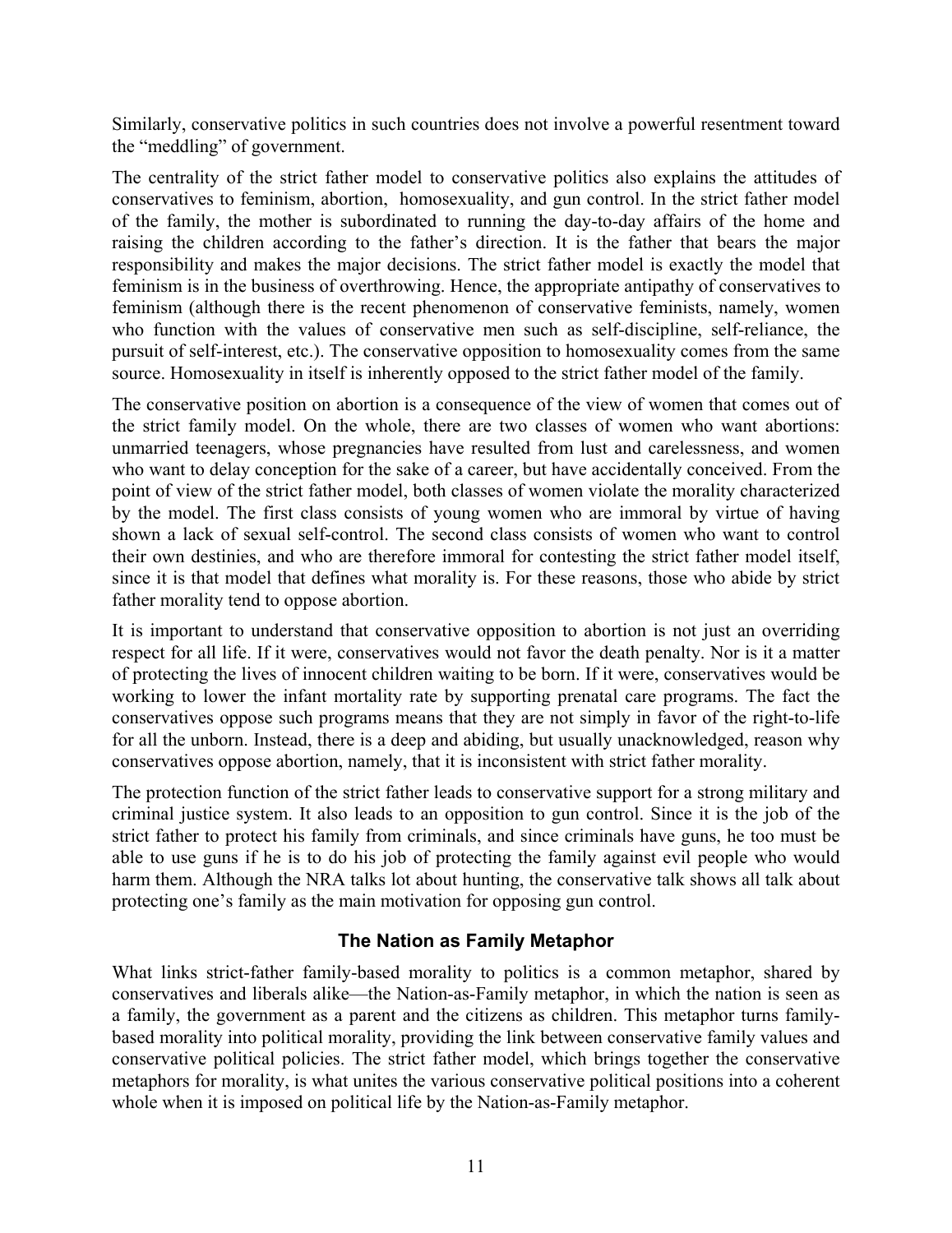The strict father model of the family, the metaphors that are induced by it, and the Nation-as-Family metaphor jointly provide an explanation for why conservatives have the collection of political positions that they have. It explains why opposition to environmental protection goes with support for military protection, why the right-to-life goes with the right to own machine guns, why patriotism goes with hatred of government.

The requirement of such forms of explanation is not the norm in discussions of politics. Political commentators are all too ready to accept random lists: conservatives favor A, oppose B, favor C, and so on. But on occasion explanation is attempted and all the other attempts I know of have failed. For example, William Bennett defines conservatism thus:

Conservatism as I understand it . . . seeks to conserve the best elements of the past. It understands the important role that traditions, institutions, habits and authority have in our social life together, and recognizes our national institutions as products of principles developed over time by custom, the lessons of experience, and consensus . . . Conservatism, too, is based on the belief that the social order rests upon a moral base . . . [Bennett, 1992, p. 35]

This does not explain which elements of the past are judged to be best (certainly not witch burning or child labor or slavery) or which moral base the social order rests on. It also does not explain why traditional institutions like public schools are not to be preserved. Nor does it explain conservative views in cases where there is no consensus, such as abortion.

Other conservatives claim that conservatives just want less government at the federal level. This does not explain cases where conservatives favor more government. The obvious examples are increased military funding, the three-strikes law which requires many more prisons and the costs of keeping prisoners, the promotion of orphanages (which would be more expensive than the welfare programs they would replace), and tort reform, which would take enormous powers from the states and give them to the federal government. In short, conservative theorists are not very good at explaining what unifies conservative positions.

Conservatives sometimes claim that they are just following the Bible. But the Bible requires interpretation, and there are plenty of liberal interpretations (e.g., the National Council of Churches, Liberation Theology). It is strict father morality that determines what counts as a conservative interpretation of the Bible.

Liberals haven't done much better. The common liberal idea that conservatives are just selfish or tools of the rich does not explain conservative opposition to abortion, feminism, homosexuality, and gun control.

To sum up, the conservative world-view and the constellation of conservative positions is best explained by the strict father model of the family, the moral system it induces, and the common Nation-as-Family metaphor that imposes a family-based morality on politics.

#### *Liberalism*

The conceptual mechanisms I have just described are largely unconscious, like most of our conceptual systems. Yet conservatives have a far better understanding of the basis of their politics than liberals do. Conservatives understand that morality and the family are at the heart of their politics, as they are at the heart of most politics. What is sad is that liberals have not yet reached a similar level of political sophistication.

**End Section** 

**2**

**Begin**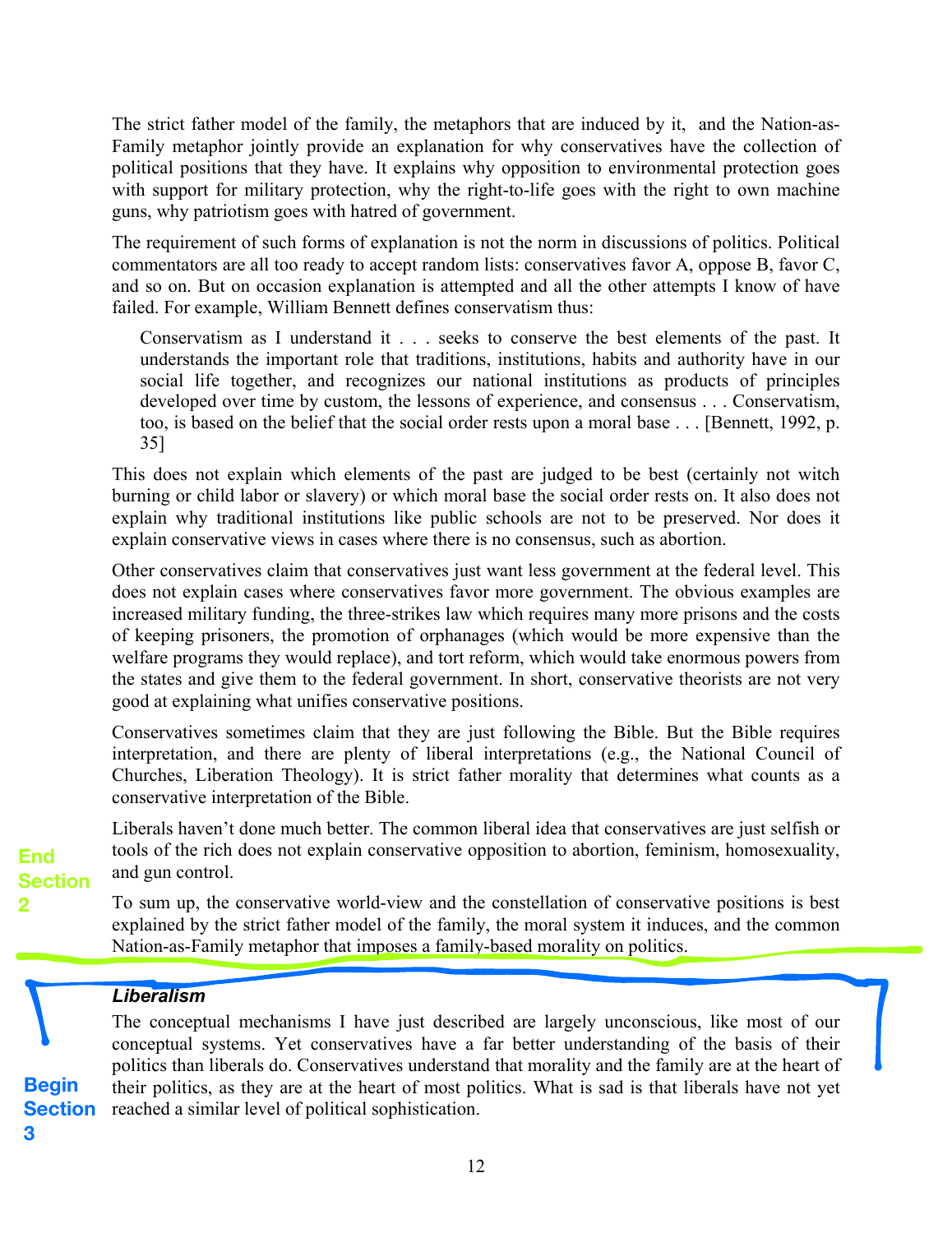Liberal politics also centers on a family-based morality, but liberals are much less aware than conservatives are of the unconscious mechanisms that structures their politics. While conservatives understand that all of their policies have a single unified origin, liberals understand their own political conceptual universe so badly that they still think of it in terms of coalitions of interest groups. Where conservatives have organized for an overall, unified onslaught on liberal culture, liberals are fragmented into isolated interest groups based on superficial localized issues: labor, the rights of ethnic groups, feminism, gay rights, environmentalism, abortion rights, homelessness, health care, education, the arts, and so on. This failure to see a unified picture of liberal politics has led to a divided consciousness and has allowed conservatives to employ a divide- and-conquer strategy. None of this need be the case, since there is a worldview that underlies liberal thought that is every bit as unified as the conservative worldview.

The family-based morality that structures liberal thought is diametrically opposed to strict father morality. It centers around the nurturant parent model of the family.

**The Nurturant Parent Model:** The family is of either one or two parents. Two are generally preferable, but not always possible.

The primal experience behind this model is one of being cared for and cared about, having one's desires for loving interactions met, living as happily as possible, and deriving meaning from one's community and from caring for and about others.

People are realized in and through their "secure attachments:" through their positive relationships to others, through their contribution to their community, and through the ways in which they develop their potential and find joy in life. Work is a means toward these ends, and it is through work that these forms of meaning are realized. All of this requires strength and self-discipline, which are fostered by the constant support of, and attachment to, those who love and care about you.

Protection is a form of caring, and protection from external dangers takes up a significant part of the nurturant parent's attention. The world is filled with evils that can harm a child, and it is the nurturant parent's duty to be ward them off. Crime and drugs are, of course, significant, but so are less obvious dangers: cigarettes, cars without seat belts, dangerous toys, inflammable clothing, pollution, asbestos, lead paint, pesticides in food, diseases, unscrupulous businessmen, and so on. Protection of innocent and helpless children from such evils is a major part of a nurturant parent's job.

Children are taught self-discipline in the service of nurturance: to take care of themselves, to deal with existing hardships, to be responsible to others, and to realize their potential. Children are also taught self-nurturance: the intrinsic value of emotional connection with others, of health, of education, of art, of communion with the natural world, and of being able to take care of oneself. In addition to learning the discipline required for responsibility and self-nurturance, it is important that children have a childhood, that they learn to develop their imaginations, and that they just plain have fun.

Through empathizing and interacting positively with their children, parents develop close bonds with children and teach them empathy and responsibility towards others and toward society. Nurturant parents view the family as a community in which children have commitments and responsibilities that grow out of empathy for others. The obedience of children comes out of love and respect for parents, not out of fear of punishment. When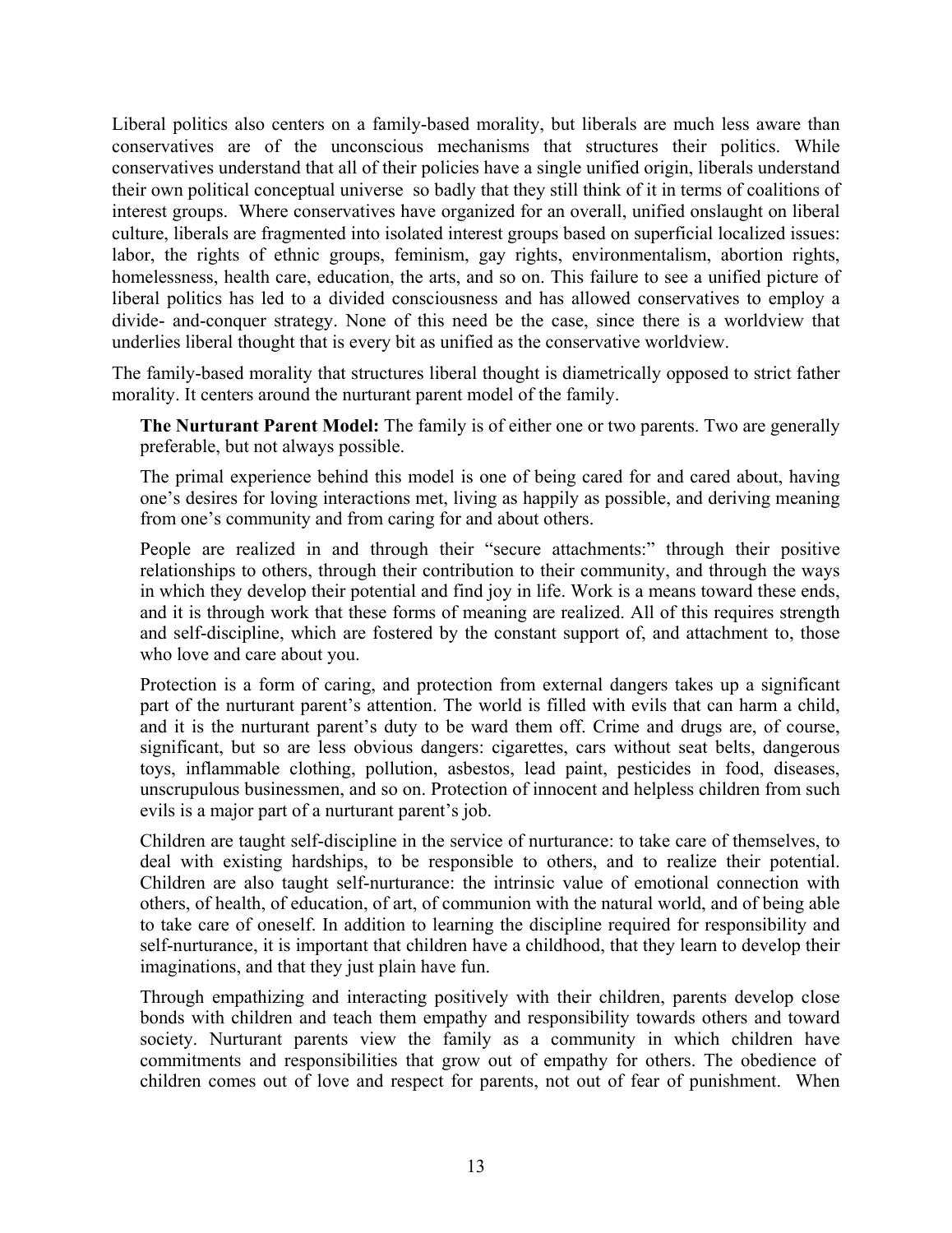children do wrong, nurturant parents choose restitution over retribution whenever possible as a form of justice. Retribution is reserved for those who harm their children.

The pursuit of self-interest is shaped by these values: anything inconsistent with these values is not in one's self-interest. Pursuing self-interest, so understood, is a means for fulfilling the values of the model.

This model of the family induces a very different set of moral priorities, which can be characterized by another set of metaphors for morality. Here are those metaphors:

**Morality as Empathy:** Empathy itself is understood metaphorically as feeling what another person feels. We can see this in the language of empathy: **I know what it's like to be in your**  shoes. I know how you feel. I feel for you. To conceptualize moral action as empathic action is more than just abiding by the Golden Rule, to do unto others as you would have them do unto you. The Golden Rule does not take into account that others may have different values than you do. Taking morality as empathy requires basing your actions on their values, not yours. This requires a reformulation of the Golden Rule: Do unto others as *they* would have you do unto them.

**Morality as Nurturance:** Nurturance presupposes empathy. A child is helpless and to care *for* a child, you have to care *about* that child, which requires seeing the world through the child's eyes as much as possible. The metaphor of morality as nurturance can be stated as follows:

- The Community is a Family
- Moral agents are Nurturing parents
- People needing help are Children needing care
- Moral action is Nurturance

This metaphor entails that moral action requires empathy, involves sacrifices, and that helping people who need help is a moral responsibility.

**Moral Self-Nurturance:** You can't take care of others if you don't take care of yourself. Part of the morality of nurturance is self-nurturance: maintaining your health, making a living, and so on.

**Morality as Social Nurturance:** There are two varieties of moral nurturance—one about individuals and the other about social relations. If community members are to empathize with one another and help one another, then social ties must be maintained. The metaphor can be stated as follows:

- Moral agents are Nurturing Parents
- Social ties are Children needing care
- Moral Action is the Nurturance of Social Ties

This entails that social ties must be constantly attended to, that maintaining them requires sacrifices, and that one has a moral responsibility to maintain them.

**Morality as Happiness:** This is based on the assumption that unhappy people are less likely to be empathetic and nurturant, since they will not want others to be happier than they are. Therefore, to promote your own capacity for empathy and nurturance, you should make yourself as happy as possible, provided you don't hurt others in the process.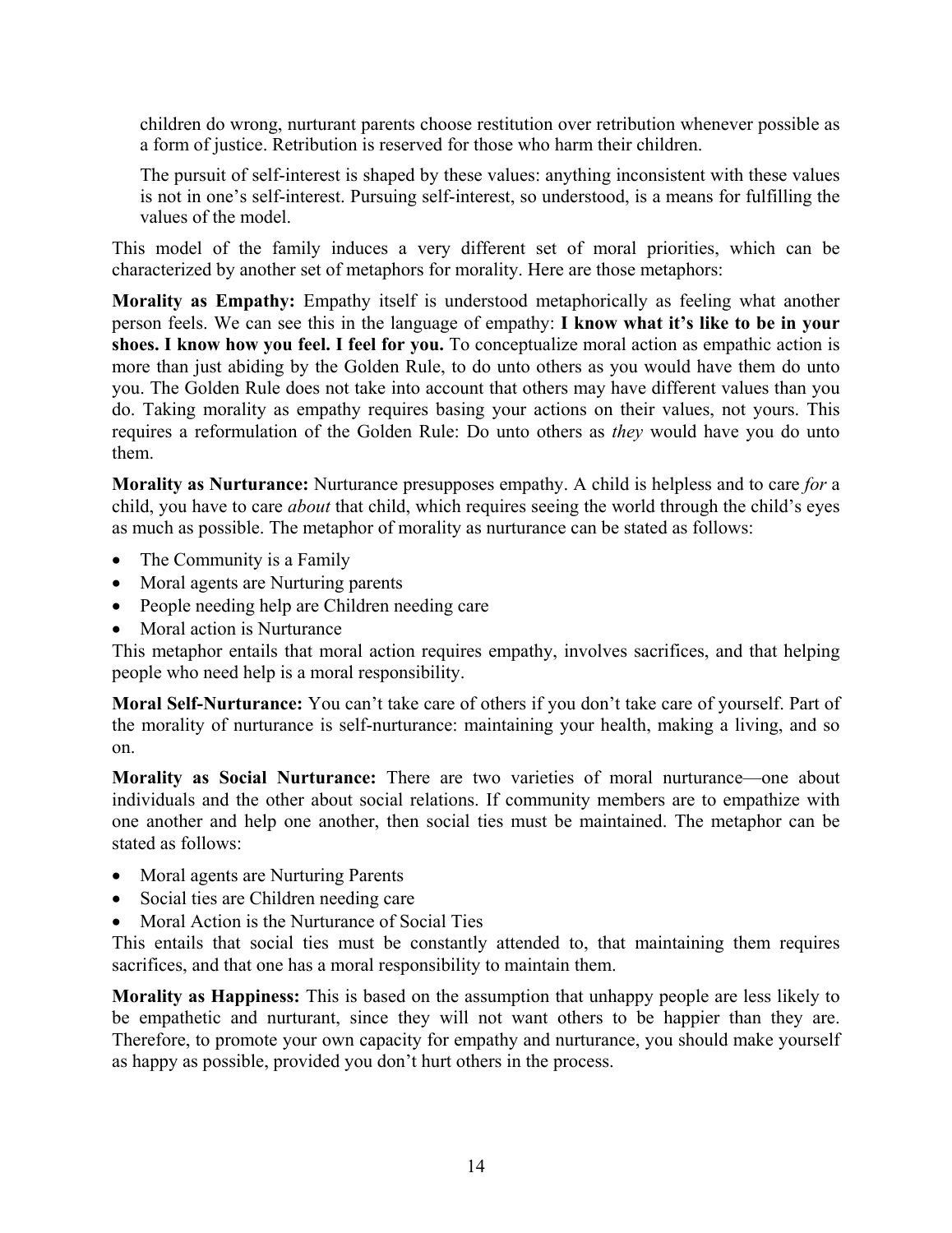**Morality as Fairness:** Fairness is understood metaphorically in terms of the distribution of material objects. There are three basic liberal models of fair distribution: (1) equal distribution; (2) impartial rule-based distribution; and (3) rights-based distribution. Metaphorical fairness concerns actions conceived of as objects given to individuals. One can act to the benefit of others equally, impartially and by rule, or according to some notion of rights. According to this metaphor, moral action is fair action in one of these ways.

**Moral Growth:** Given that morality is conceptualized as uprightness, it is natural to conceptualize one's degree of morality as physical height, to understand norms for the degree of moral action as height norms, and to therefore see the possibility for "moral growth" as akin to physical growth. Where moral growth differs from physical growth is that moral growth is seen as being possible throughout one's lifetime.

These are the metaphors for morality that best fit the nurturant parent model of the family, and accordingly they are given highest priority in liberal thought. The metaphor of Moral Selfinterest, here as in conservative thought, is seen as operating to promote the values defined by this group of metaphors. And as in the case of moderate conservatism, moderate liberalism can be characterized by placing Moral Self-interest as the goal and seeing these metaphors as providing the means by which to help people seek their self-interest.

Applying the metaphor of the nation as family with the government as parent, we get the liberal political worldview:

- **Social Programs:** The government, as nurturant parent is responsible for providing for the basic needs of its citizens: food, shelter, education, and health care.
- **Regulation:** Just as a nurturant parent must protect his children, a government must protect its citizens—not only from external threats, but also from pollution, disease, unsafe products, workplace hazards, nuclear waste, and unscrupulous businessmen.
- **Environmentalism:** Communion with the environment is part of nurturance, part of the realization of one's potential as a human being. Empathy includes empathy with nature. Caring for children includes caring for future generations. Protection includes protection from pollution. All of these considerations support environmentalism.
- **Feminism and Gay Rights:** Nurturant parents want all their children to fulfill their potential, and so it is the role of government to provide institutions to make that possible.
- **Abortion:** Women seeking abortion are either women who want to take control of their lives or teenage children needing help. Considerations of nurturance for both require providing access to safe, affordable abortions.
- **Multiculturalism:** Nurturant parents celebrate the differences among their children, and so governments should celebrate the differences among its citizens.
- **Affirmative Action:** Since women and minorities are not treated fairly in society, it is up to the government to do what it can to make sure that they have a fair chance at self-fulfillment.
- **Art and the Humanities:** Knowledge, beauty, and self-knowledge are part of human fulfillment, and so the government must see to it that institutions promote such forms of human nurturance.
- **Taxation:** Just as in a nurturant family it is the duty of older and stronger children to help out those that are younger and weaker, so in a nation it is the duty of citizens who are better-off to contribute more than those who are worse-off.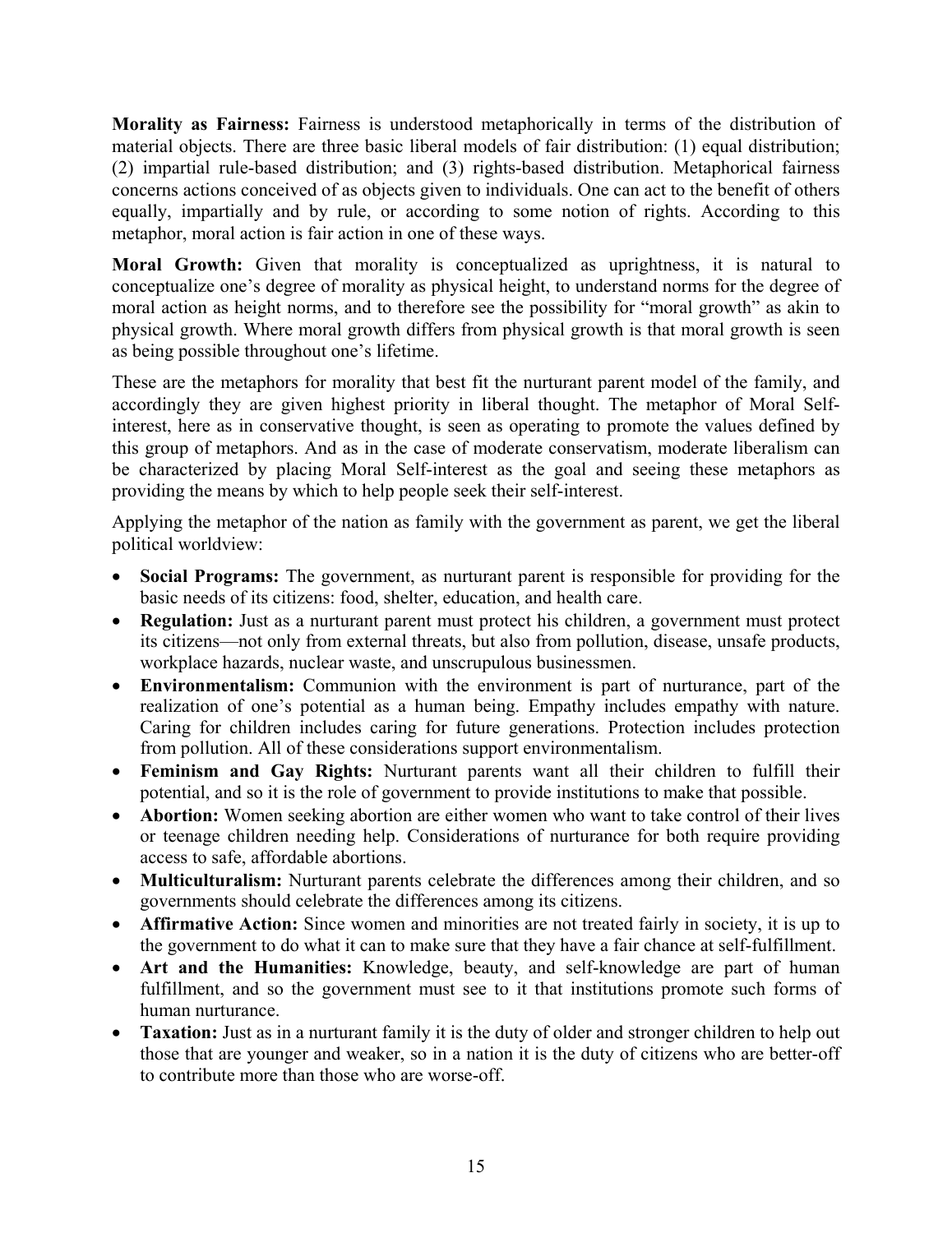Again, what we have here is explanation—explanation of why liberal policies fit together and make a coherent whole: what affirmative action has to do with progressive taxation, what abortion has to do with affirmative action, what environmentalism has to do with feminism. And again the explanation centers on a model of the family, the moral system that goes with that model, and the Nation-as-Family metaphor.

Unfortunately liberals are less insightful than conservatives at recognizing that morality and the family lie at the center of their political universe. The cost to liberals has been enormous. Where conservatives have organized effectively in a unified way to promote all their values, liberals misunderstood their politics as being about coalitions of interest groups And so have remained divided and unable to compete effectively with conservatives.

### *Filling in Some Details*

As discussed at the outset, this is a brief overview of a long study and, as such, it has been drastically oversimplified. Some of those oversimplifications are so important that they must be addressed, if only in a cursory way.

All of us—liberals, conservatives, and others—make use of all of the metaphors for morality discussed here. The difference is in the priorities assigned to them. Thus, conservatives also see morality as empathy and nurturance, but they assign a lower priority to them than liberals do. The result is that nurturance and empathy come to mean something different to conservatives than to liberals. In conservatism, moral nurturance is subservient to moral strength. Thus, moral nurturance for a conservative is the nurturance to be morally strong. For conservatives, moral empathy is subservient to moral strength, which posits a primary good-evil distinction. That distinction forbids conservatives from empathizing with people they consider evil, and so empathy becomes empathy with those who share your values. Thus, where liberals have empathy even for criminals (and thus defend their rights and are against the death penalty), conservatives are for the death penalty and against decisions like Miranda, which seek to guarantee the rights of criminals.

Correspondingly, liberals too have the metaphor of Moral Strength, but it is in the service of empathy and nurturance. The point of moral strength for liberals is to fight intolerance and inhumanity to others and to stand up for social responsibility.

The resulting picture of the priorities of the strict father and nurturant parent moral systems is as follows:

## **Strict Father Morality (Basic Conservative Morality):**

The Strength Complex Moral Self-Interest The Nurturance Complex

## **Nurturant Parent Morality (Basic Liberal Morality):**

The Nurturance Complex Moral Self-Interest The Strength Complex Here one can clearly see the opposition in moral priorities.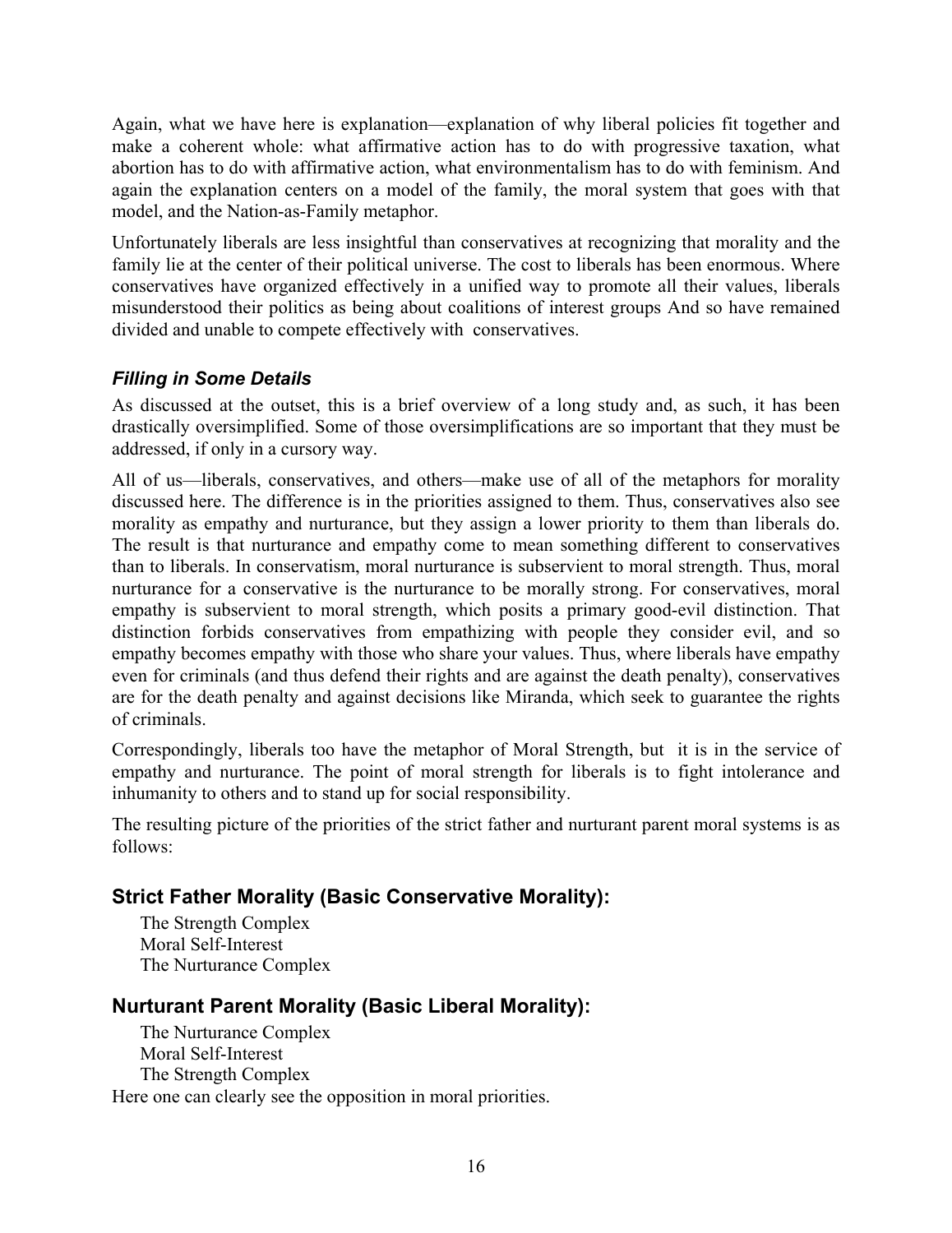Of course, not all liberals are the same, nor are all conservatives. This model oversimplifies many divisions within the liberal and conservative ranks. First, there are moderate versions of both, pragmatic views in which Moral Self-Interest is put first:

### **Moderate Conservative Morality:**

Moral Self-Interest The Strength Complex The Nurturance Complex

## **Moderate Liberal Morality:**

Moral Self-Interest The Nurturance Complex The Strength Complex

Another source of variation on all these categories comes within the Nurturance and Strength complexes, where different kinds of liberals can assign different priority to the morality metaphors there. For example, President Clinton, unlike most other liberals, assigns higher priority to the nurturance of social ties than to moral nurturance itself. That is, he sees it of the utmost importance to compromise for the sake of trying to bring people together. This makes him seem like a waffler to liberals for whom the nurturance of social ties has a lower priority. The point is that these are rich systems, with lots of room for variations of all sorts. In addition, there are lots of other factors that are not part of this analysis that distinguish other political positions. This is, after all, not intended to account for everything there is in politics.

It is important to understand that one can have different family-based moralities in personal and political life. Thus, one can have strict father morality at home and nurturant parent morality in politics—and the reverse. And finally, the strict father model does not rule out strict mothers. Though, it is based on a masculine family model, women can use that model. And though I have used the gender neutral term "nuturant parent", that model ultimately derives from a woman's model of the family.

In short, the models are ideal and the general tendencies are simple, but in practice there are extremely complex variations on these models.

### *Moral Pathologies*

It is one thing to analyze a moral system and another to criticize it. Criticisms of moral systems are often suspect because they come from within opposing moral systems. I would like to suggest that it is possible in various ways to criticize a moral system on other grounds—either on structural or empirical grounds. I believe that is meaningful to speak of moral pathologies, and I will briefly discuss three of them, namely:

**Deviational Pathology:** Here a deviation from an ideal model turns out to harm people the ideal model was supposed to help.

**Foundational Pathology:** Here a moral system contradicts its own foundations.

**Empirical Pathology:** Here the moral system simply makes an empirical error about the helpful effects it is supposed to produce.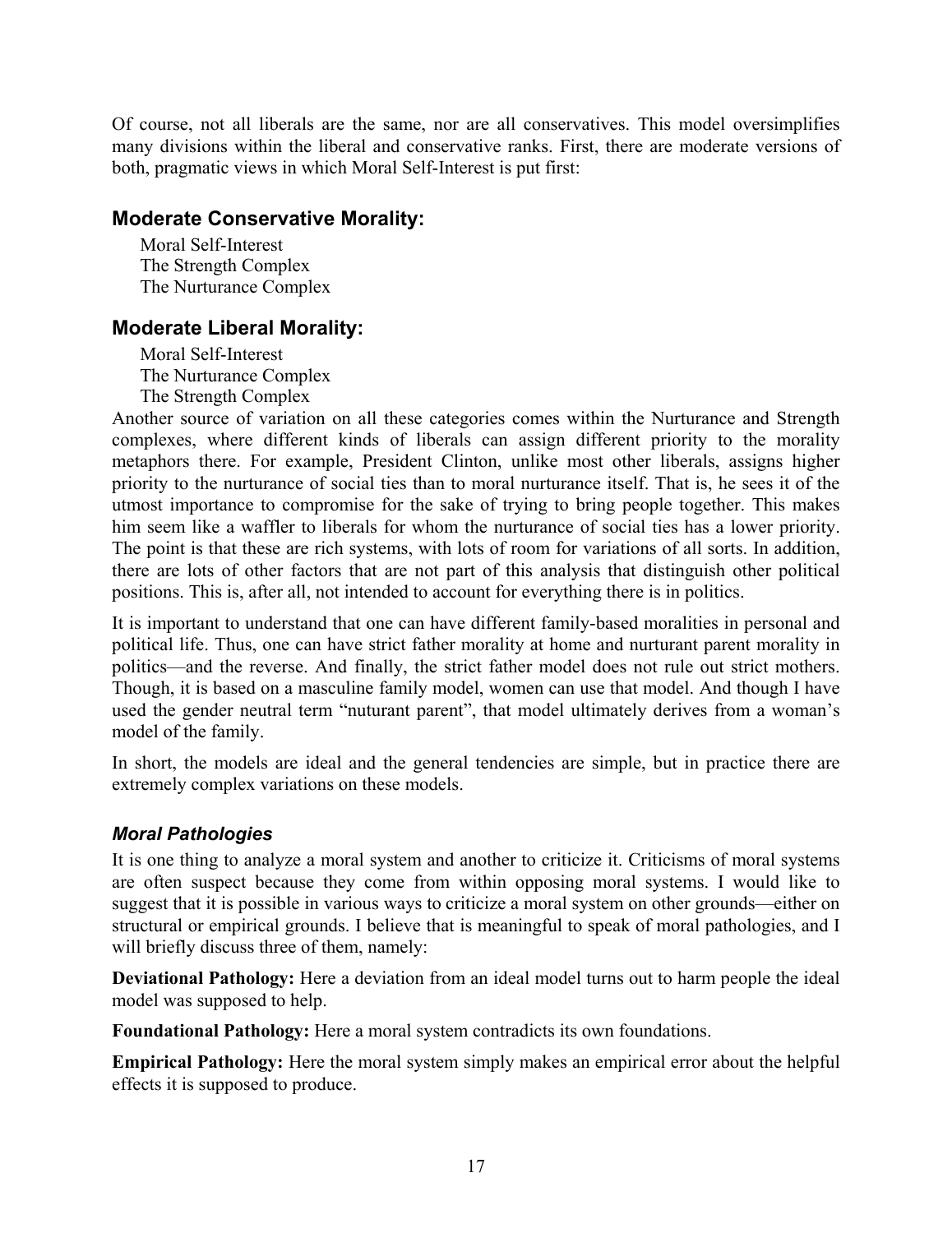Let us begin with cases of deviational pathology. Since models of the family are ideal ones, while real people are less than ideal, real family life may very often fall short of what the ideal models would project. The same is true of political ideals, which in practice often fall short of their aims. Interestingly enough, valid critiques of both the strict father and nurturant parent family models are critiques not of the ideal cases, but of cases that fall short of the ideal. For each such critique, there is a parallel critique of the shortcomings of liberalism and conservatism.

Parents can misuse the nurturant parent model in a number of ways:

**Overprotection,** where parents fail to teach their children self-discipline, responsibility, and self-reliance through interpersonal ties, support, and trust.

**Self-sacrifice,** where the overly self-sacrificing parent fails to take care of himself or herself and cannot nurturate properly as a result.

**Hedonism,** where the cultivation of happiness ceases to be in the service of empathy and nurturance and becomes an end in itself, draining resources needed for nurturance.

Interestingly, each of these corresponds to classical critiques of liberalism by conservatives. In overprotection, the government helps people without being sure they have the means to become self-reliant. In self-sacrifice, the government spends too much, gets deep in debt, and cannot help people very much any more. Hedonism is overspending for our own sake now without thinking of the future.

Similarly, the strict father model can also be misused in various ways:

**Excessive discipline:** When normal desires are seen to be evils to be punished or when punishment is excessive and results in harm.

**Authoritarian behavior:** When rules are laid down either for no good reason or without appropriate explanation and discussion.

**Neglect:** When there is neglect for the purpose of building self-reliance and it results in harm.

**Selfishness:** When those needing care are ignored out of selfishness in the name of building selfreliance.

These correspond to common liberal critiques of conservatism.

In short, both models can be misused. Many of the critiques of the models are really critiques of the misuse of the models. Are such critiques fair? Yes and no. No, because they not critiques of the ideal models in themselves. Yes, because those ideal models have to be used by real people, who will fall short in many cases in just the ways indicated.

While deviational pathologies clearly occur in both liberal and conservative family-based moral systems, foundational and empirical pathologies occur, so far as I have been able to tell, only in the conservative family-based moral system. To see the conservative foundational pathology, recall that the foundation of any abstract moral system is experiential morality, as described at the beginning of this paper. Experiential morality consists in helping, not harming, people in experientially-basic forms of well-being: health, strength, wealth, etc. As we saw, the abstract metaphors for morality are grounded in the experiential moral system. Nurturant parent morality contains a structural feature that guarantees that experiential morality is not overridden, namely, that moral empathy has the highest priority in that moral system. The idea that Morality is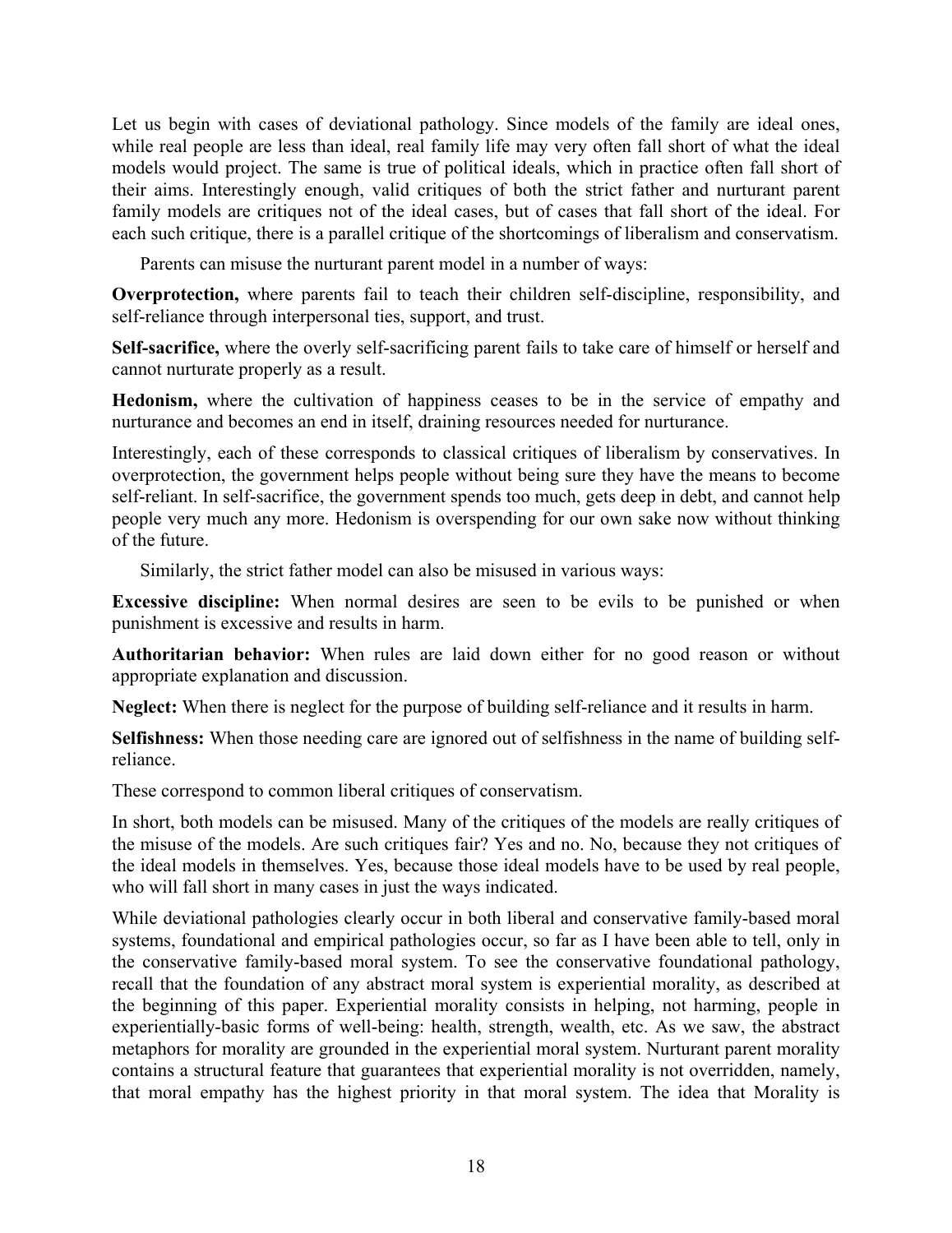Empathy entails that if you feel what others feel, you will abide by experiential morality since, by empathy, you yourself will experience any harmful effects of what you do to others.

But strict father morality does not have empathy as its highest principle. Instead, moral strength is its highest principle and moral empathy is relatively far down on the list. But the metaphor that Morality is Strength allows experiential morality to be overridden regularly. Strict Father morality allows one to impose experiential harm on others in the name of the abstract metaphorical principle that Morality is Strength. In short, strict father morality allows you to hurt people in the name of morality. That violates experiential morality, which is the foundation of every abstract moral system.

Finally, strict father morality has an empirical pathology. At its core is a model of the family that makes empirical claims about the raising of children. It says that the way to raise a child to be self-reliant and responsible to others is through discipline and denial. If your child cries at night or shows a neediness, you don't pick him up and pay attention to him and play with him. If you do, you will be spoiling him, making him dependent, not imposing discipline, and therefore not allowing him to grow up to be self-reliant, self-controlled, and responsible. In fact, the major empirical studies in child development over the past quarter century show just the reverse. Children who are nurtured and taken care of and played with when they are needy are more likely to grow up self-reliant and socially responsible than those who are ignored or punished for showing neediness. Such children are called "securely attached." Insecurely attached children, who are ignored or punished for showing neediness are more likely to engage in anti-social behavior and to show inner rage.

In short, the strict father model of the family is just plain wrong—indeed, it is harmful to children—on its most central points. In fact, if proponents of conservatism have grown up in strict father families with insecure attachment, then we may have an explanation of conservative rage at the government: It is the rage of the insecurely attached child toward its parents, especially its father.

The deviational pathologies of both nurturant parent and strict father moralities can be remedied in principle: by sticking as closely as possible to the ideal models and avoiding pathological deviations. But the foundational and empirical pathologies in strict father morality, and hence in conservatism, are inherent and cannot be remedied. They make strict father morality an inherently pathological moral system.

At this point, it is crucial to raise the issue of the Oklahoma City bombing, in which more than a hundred adults and scores of children were killed by a radical conservative who saw himself as striking at the "meddling" of the federal government in the lives of citizens. Do conservatives and conservative ideologues bear any responsibility for that bombing? Here is the answer of Gary L Bauer, president of the Family Research Council, an arm of the religious right (Family Research Council Newsletter, May 22, 1995):

How could any of us have imagined the horror of the bombing on Oklahoma City? ...What do the hundreds of thousands of parents who educate their children at home, or the millions of Americans who oppose high taxes, have to do with the thugs who bombed the federal building?

Gary Bauer is in denial, as are others on the right. The Family Research Council promotes strict father morality. It is the strict father model of the family that, under the ubiquitous Nation-as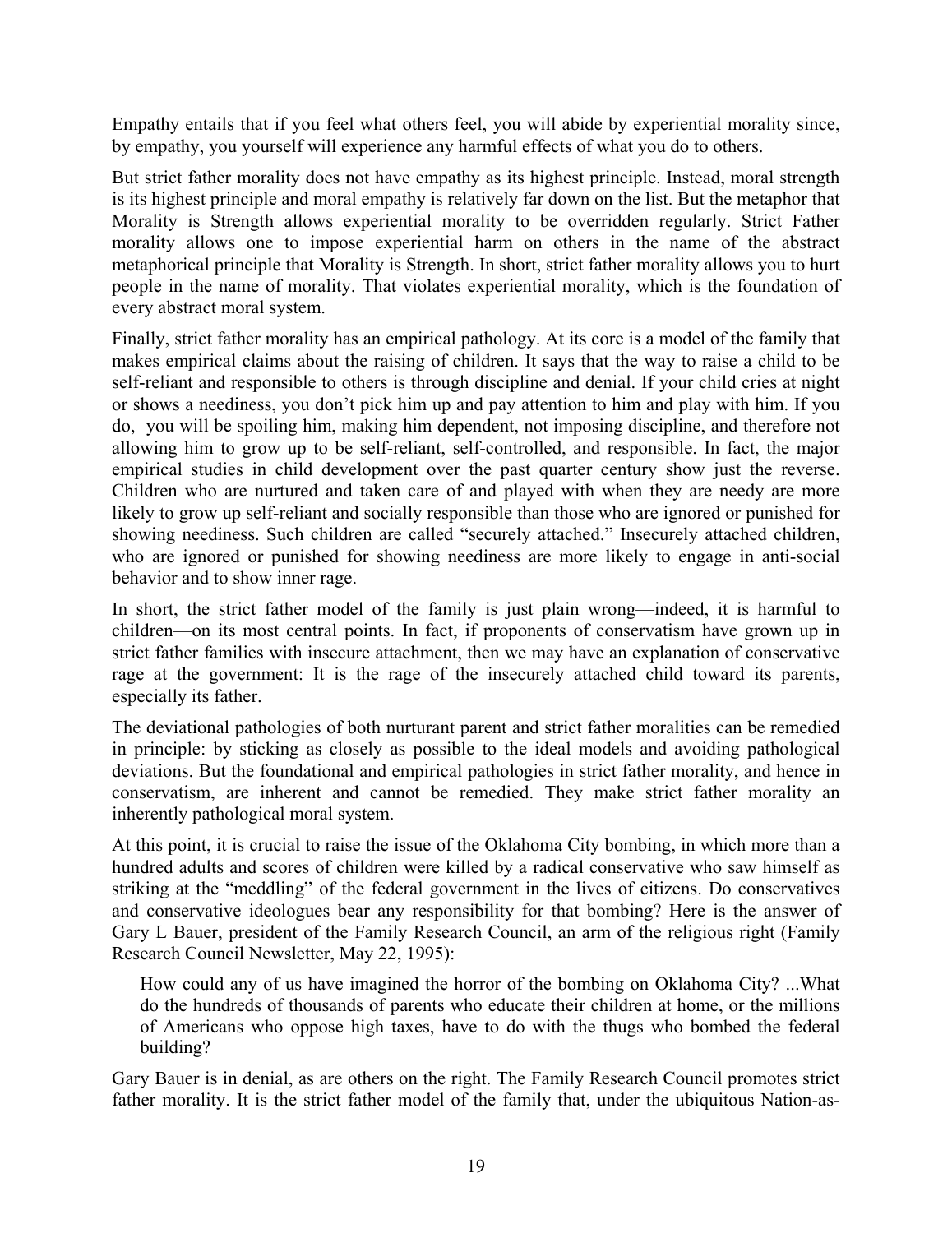Family metaphor, gives rise to the resentment of government "meddling" and the conservative hatred of government, and it is the application of discipline and denial in child rearing that produces conservative rage. When tens of millions of people are daily told that strict father morality is the only morality and that their rage is justified, the result is bound to be not just right-wing militias with automatic weapons and bomb-making capacity, but eventually action upon that rage. The lesson of Oklahoma City is that strict father morality does bear major responsibility for that unconscionable act. The Gary Bauers of this country, who promote strict father morality, have a heavy moral burden to bear. And so do most liberals, who have left the fields of morality and the family to the conservatives.

#### *Consequences*

If this analysis is right, or even close to right, then a great deal follows. Liberals do not understand what unifies their own worldview and so are helpless to deal effectively with conservatism. Not only is there no unified liberal political structure, but there is no overall effective liberal rhetoric to counter the carefully constructed conservative rhetoric. Where conservatives have carefully coined terms and images and repeated them until they have entered the popular lexicon, liberals have not done the same. Liberals need to go beyond coalitions of interest groups to consciously construct a unified language and imagery to convey their worldview. This will not be easy, and they are 30 years behind.

If this analysis is right, there are implications not just for contemporary politics, but also for the long-term philosophical study of moral systems. I have argued that perhaps the most important part of any real moral system is the system of metaphors for morality and the priorities given to particular metaphors. If I am correct, then vital political reasoning is done using those metaphors—and usually done unconsciously. This means that the empirical study of metaphorical thought must be given its appropriate place in ethics and moral theory, as Mark Johnson has argued.4

Finally, there are major consequences for social research itself. Social research these days tends not to take into account empirical research on conceptual systems done within cognitive science in general and cognitive linguistics in particular. Cognitive explanations, like those given here, are not the norm. Instead, explanation has tended to be based on economics, or class, or the rational actor model, or models of power. I would like to suggest that the study of conceptual systems is a major tool for explanation in social research—tool so vital in our current situation that it cannot be ignored.

#### **Coda: Deep and Superficial Metaphor**

The metaphors I have discussed so far in paper have been both conceptual in nature and deep, in the sense that they are used largely without being noticed, that they have enormous social consequences, and that they shape or very understanding of our everyday world. It is important to contrast such deep conceptual metaphors such as Morality is Strength and The Nation is a Family with superficial metaphors, which are only of marginal interest but which often lead analysts astray. Consider the following quote from the International Herald Tribune, May 8, 1995: "Senator Phil Gramm told a college commencement audience that the social safety net erected by government by the New Deal and the Great Society had become a 'hammock' that is robbing the country of freedom and virtue."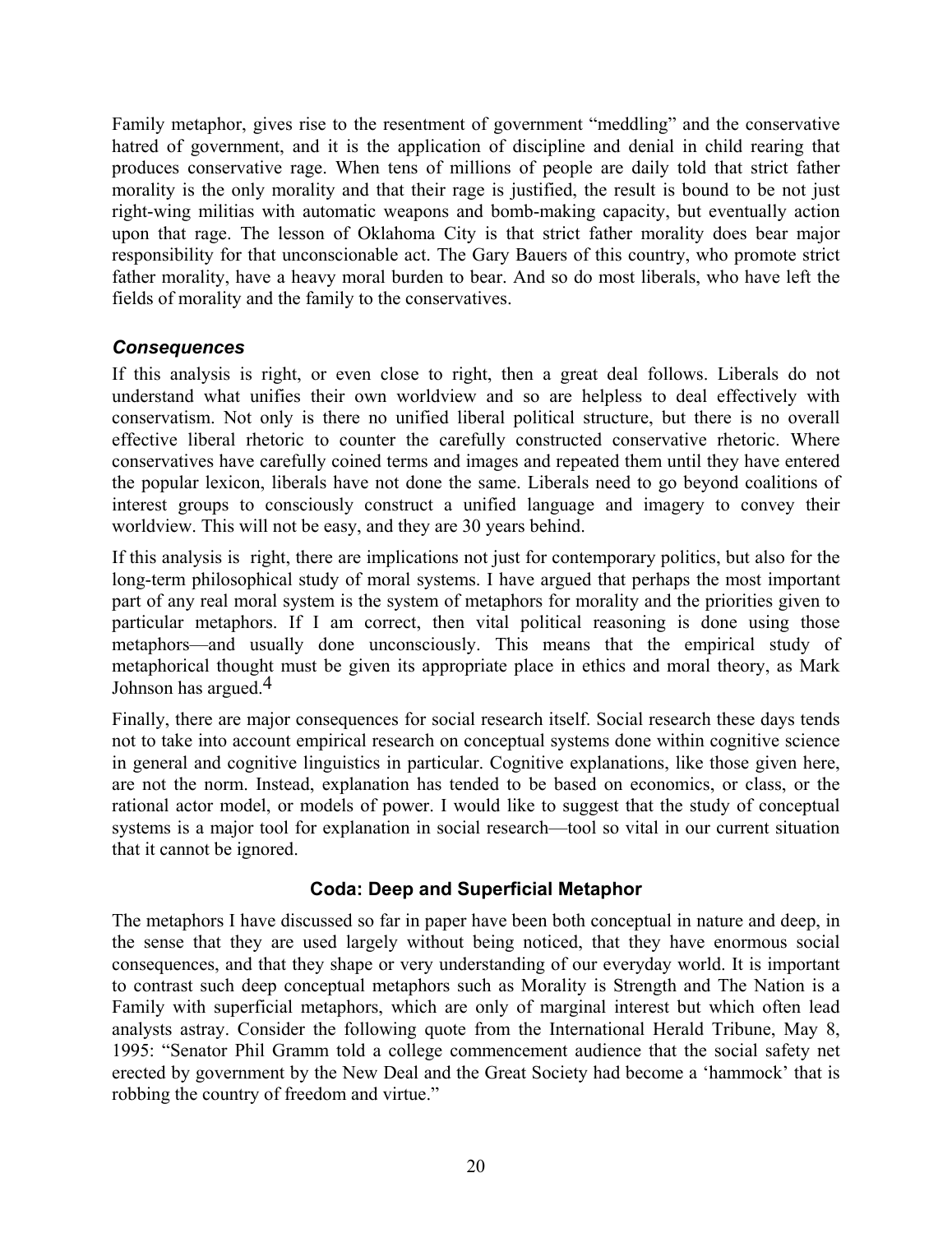The safety net metaphor for social programs and Phil Gramm's hammock metaphor are examples of such superficial metaphors. The safety net metaphor is used consciously and evokes a vivid image that organizes much deeper metaphorical concepts. The image of the safety net has been a mainstay of the rhetoric of liberal moral politics for many years. The safety net metaphor presupposes as part of its background an image of the citizen on a tightrope. The tightrope is straight and narrow—a moral path. The citizen is doing what he is supposed to be doing working with skill and dedication. But one thing we all know about tightropes is that all but the most skilled are bound to fall—and if there is no safety net, they will be severely hurt when they do. If walking the tightrope is working, falling off is losing your job. The safety net is a means of support—temporary support till you can pull yourself up again and get back on the tightrope. The physical support of the net is the financial support of social programs designed to help moral, dedicated, hard-working citizens who might not survive without it.

This is not all conscious, but it is implicit and it is what gives the safety net metaphor its moral force. People who need a safety net are moral people of ordinary skills who walk the straight and narrow. To remove it is to virtually guarantee harm to the normal moral citizen who would rather be working than lying helplessly in a net.

The safety net metaphor may be superficial, but its power consists in evoking a worldview beyond itself. It invokes a worldview about the typical working citizen of ordinary or less than ordinary skills. He is moral, wants to work, and needs and should have protection. To remove the safety net is immoral. No ordinary tightrope walker should be required to work without a safety net.

When Phil Gramm turns the safety net into a hammock, he is doing more than just replacing one image with another that looks similar. He is imposing another worldview. The man in the hammock is lazy; he isn't interested in working. The hammock isn't necessary; it is a luxury. When you replace the safety net with the hammock, you also replace the tightrope, the desire to walk the tightrope, and the morality of following the straight and narrow. You replace the energetic, athletic tightrope walker with the paragon of laziness in the hammock. Changing metaphors means changing prototypes. The typical person who relies on social programs is no longer moral, skilled, and energetic. He is unskilled and lazy, and his laziness makes him immoral. The moral implication is clear: the government shouldn't be supplying the luxury of hammocks to lazy people. It just encourages them in their laziness.

The safety net and hammock metaphors pack a complex worldview into a single image. But they are nonetheless still superficial metaphors that rely on much deeper and less obvious metaphors for their power. Those deeper metaphors are the ones we have already explored: Moral Strength, Moral Bounds, Moral Nurturance, Moral Empathy, The Nation-as-Family. It is the deep metaphorical moral systems underlying liberal and conservative values that the safety net and hammock metaphors are tapping into. It is that deeper metaphorical system that must be understood.

### **End Section 3**

#### *Footnotes*

1. Copyright George Lakoff, 1995. This paper is an all-too-brief overview of a book now in press, tentatively titled "Moral Politics: What Conservatives Know That Liberals Don't."